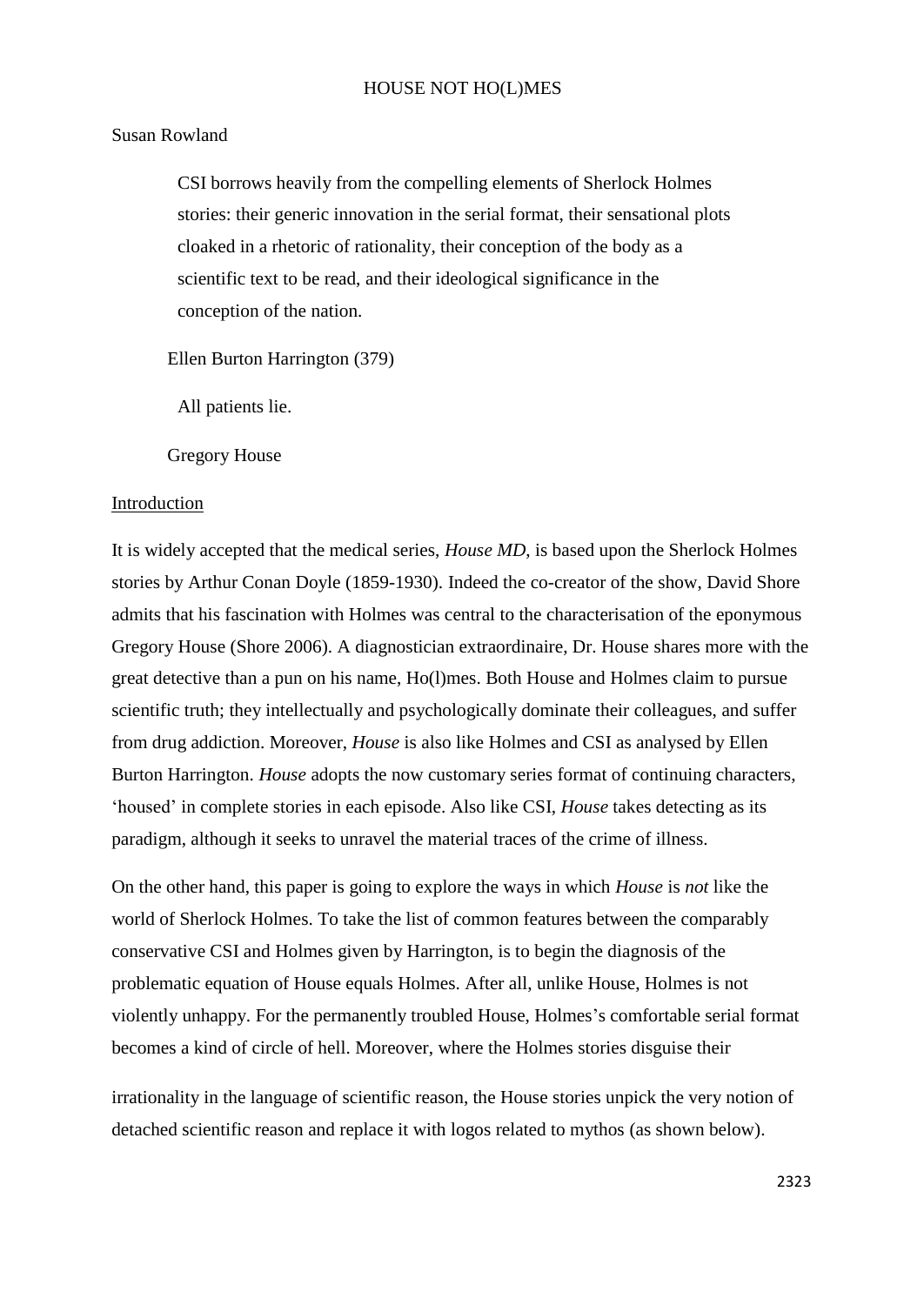In effect, if a body is a scientific text to be read for Holmes, it is a text to be *mis-read* by House and his disciples. This persistent trope of mis-diagnosis is emphasized by significant story space devoted to the onrush of medical language, a descent into jargon that is incomprehensible to 99% of the audience. By contrast Holmes habitually *teaches* Watson, and by extension the audience, his superior reasoning. Finally, where Holmes and CSI are dedicated to shoring up the social status quo, *House*, principally in the character of maverick, Gregory House, undermines it. In *House* social meanings are opened up for debate, leaving a crucial part of the action to the imagination of the viewers.

As House puts it: '[a]ll patients lie'. Such typical Housean distain is straightforward and logical only if the text is framed by a wholly rational scientific paradigm. Derived largely from the work of Isaac Newton, modernity's scientific paradigm argues for an essential gap between subject and object. Related to this ethos of detachment, Newton espoused *reductionism*. Here reality was to be studied in its minutest possible parts. Eventually, by following this path, all the different pictures of reality would add up to a whole. Hence Gregory House and his team often begin by ignoring everything about the patient except the portion of the body exhibiting abnormal phenomena. However, I am suggesting that *House*  does not simply validate modernity's science. The most obvious clue to this troubling of scientific reductionism and rationality is the oft referred to, '[a]ll patients lie'.

All patients lie, says House, the physician. Yet, if we recall that within the framework of the series, *he himself is a patient*, then this accusation stops being the proclamation of a disillusioned doctor-scientist, and becomes the utterance of a trickster. House cannot escape the role of a patient. We often see him in pain greater than he can bear. The viewer cannot avoid the repeated visual image of House as a patient as he limps down corridors, poking colleagues verbally and physically with his stick. He criticises other patients over their ways of taking medication while ingesting dangerous quantities of Vicodin.

House is a sick man. He is not a wholly rational doctor because he is not objectively and 'scientifically' detached from the painful dependence of a patient. Put even more simply, he cannot pretend successfully to be a great mind untroubled by its 'other', the physically grounded body. Holmes, by contrast, manages, for at least parts of the stories, to maintain an attitude of cerebral detachment.

So if all patients lie and House is also a patient, then is that statement itself a lie? What begins to emerge here is an alternative framework to the scientific paradigm of rational doctor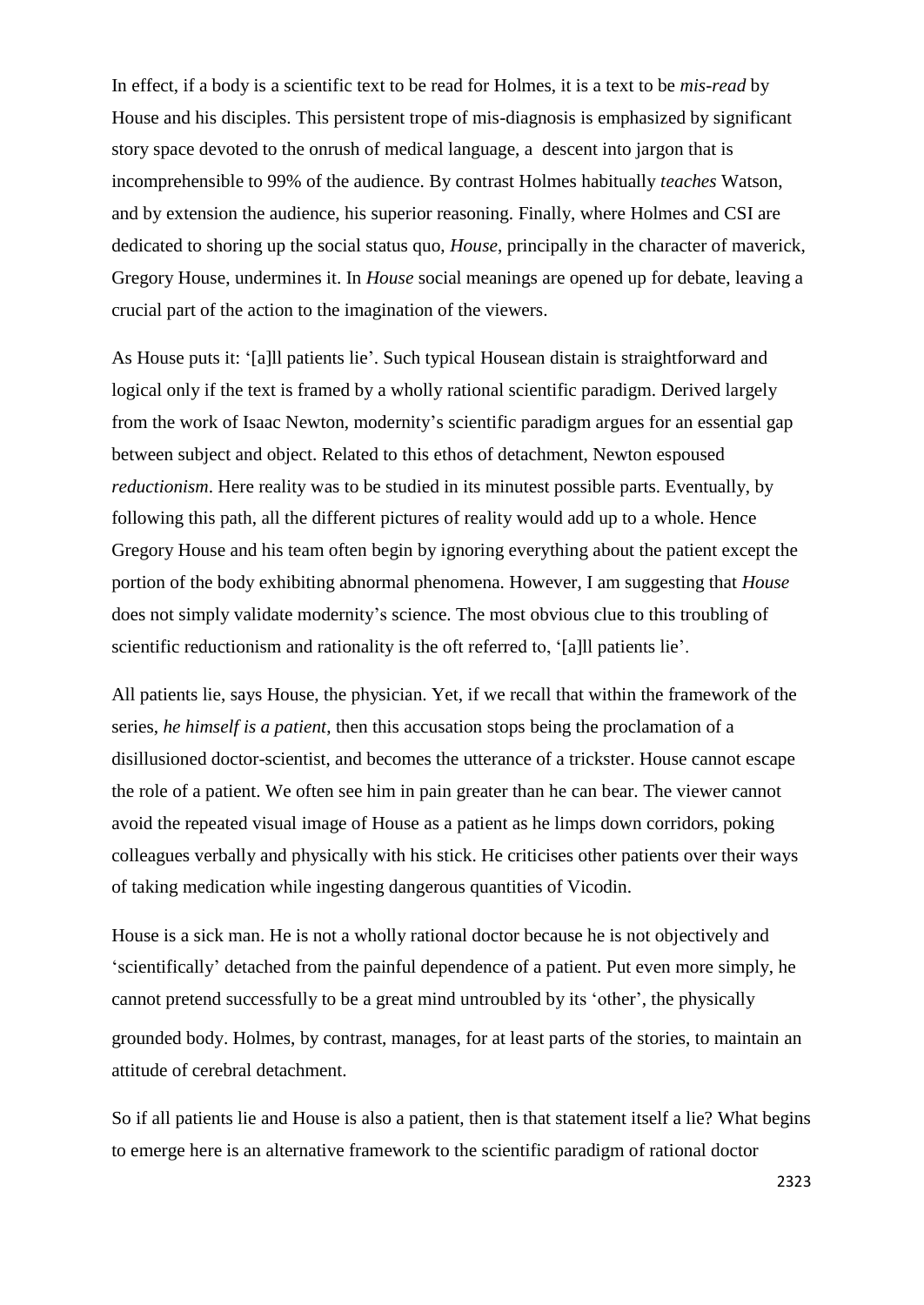objectively scrutinising his patient. Rather, the series *House* structures a 'field' in which the observer is forced to recognize his own participation in what is observed. Like the new scientific paradigm of quantum reality in which a wave or particle changes according to how it is measured, *House* begins a shift from medicine as Holmesian detached science, to medicine as new science of interactive field. *House* moves from diagnosis to *gnosis*. The narratives enact a shift from a knowing based upon reductionism to parts, to a knowing based upon ideas of a whole that offers the audience a hope of collective transformation, for we too, are *implicated*. Gregory House wants to evade the psychological exposure demanded by the field by clinging to the reductionist paradigm. He is shown to live in hell.

## Oedipus Detects *House*

House is far from the first doctor to take on the role of the detective. Before considering his relationship to psychoanalysis as a modern framework linking doctoring the mind to the analysis of psychic traces, it is worth recalling its antecedent myth of Oedipus (Sophocles 429 BCE). For here is another would-be detective who discovers that the distance between righteous detective and guilty quarry is not what he thought. King Oedipus declares that he will cleanse the stain of dishonour corrupting his city of Thebes by hunting down the murderer of his father. He will not listen to anyone who tries to deflect him from his implacable thirst for justice. Tragically, what is finally uncovered is the double identity of both detective and killer: Oedipus himself, unwittingly, slaughtered his father and married his mother.

So in ancient times, there is a profound challenge to modernity's paradigm of separation and objectivity. For here, the detective is not separate from the base matter he detects. There is no detachment for Oedipus who begins aiming to be a good ruler by taking on the role of impartial, rational detective. Oedipus thinks that he can be an observer who is uninvolved with what he observes: he cannot. In this, Sophocles's *Oedipus Rex* is perhaps both the first detective story and the one that encapsulates a crucial dynamic of the future genre: an assessment of how far is the detective implicated in the crimes. Put another way, one of the most persistent tragic ingredients of detective fiction is the question of distance and the (im)possibility of objectivity in the detective. Even Sherlock Holmes, contrary to usual assumptions, does not manage complete and objective, as in unbiased, neutrality.

In the Holmes stories, a belief in the possibility of a great and rational detective is provided by the rhetoric of his fictional biographer, Dr Watson. The mind of Holmes is a magnificent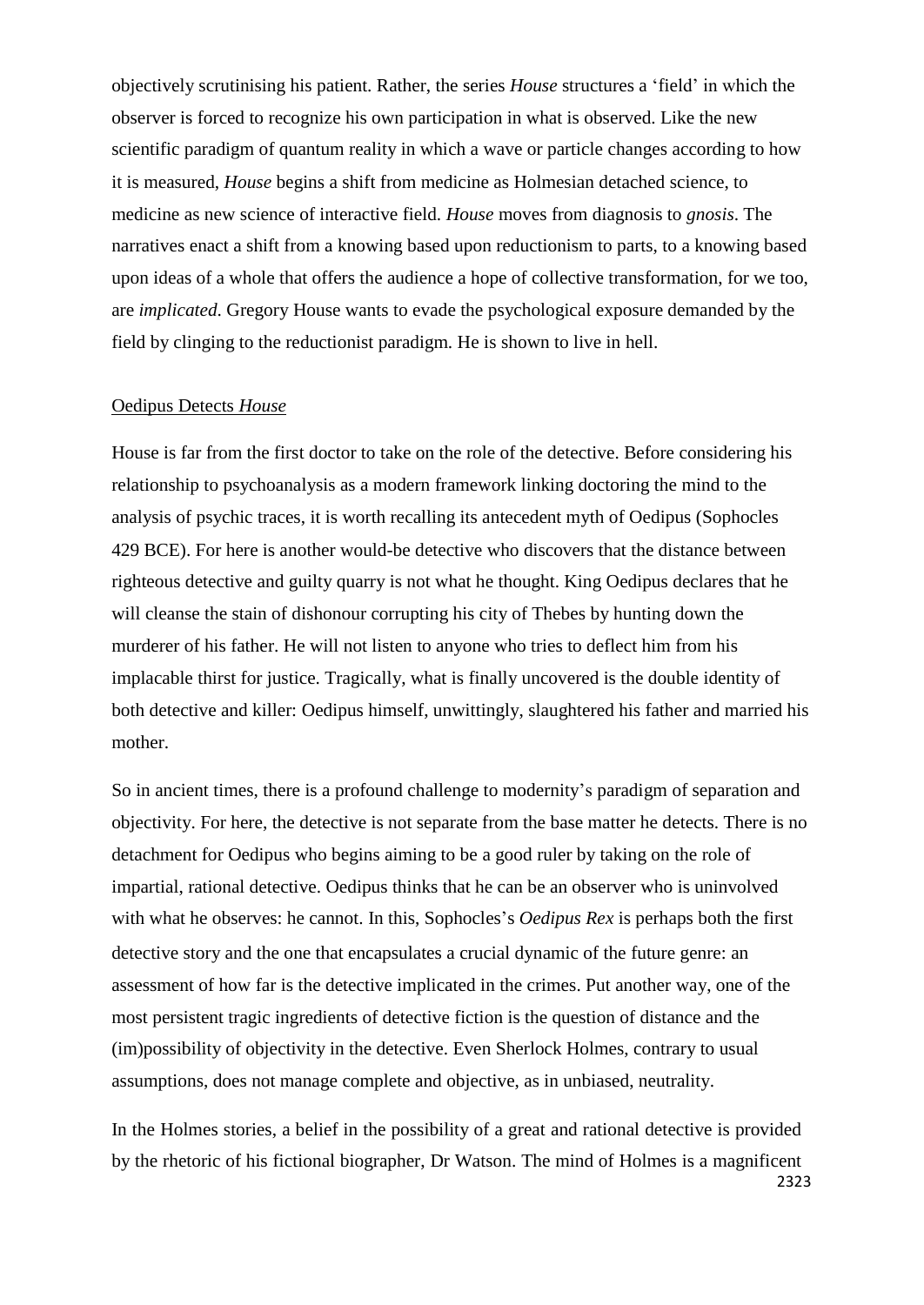machine, Watson avers in 'A Scandal in Bohemia'.

He was, I take it, the most perfect reasoning and observing machine that the world has seen...

# <http://sherlock-holmes.classic-literature.co.uk/a-scandal-in-bohemia/accessed> 24/07/09

Yet in the same story, Holmes is thwarted by the intelligence and resources of a woman, Irene Adler. Even more than admiration for her mental brilliance, Holmes is impressed by her honourable treatment of her erstwhile lover, the King of Bohemia. Approaching her, first of all, armed with the King's assertion that she is a blackmailer, Holmes tricks his way into her house. In order to do so, he stages a riot, aided by his Baker St Irregulars. He fails to retrieve the incriminating photograph, which is returned to the King by Irene Adler via a dignified letter to Holmes. As payment from the King for this far from glorious success, Holmes asks for the photograph. He makes it clear that Irene Adler is now for him not a blackmailer but a woman whose courage and sense of fair dealing exceeds the King's social cowardice.

Watson ends the story by telling the readers that Irene Adler kept a permanent place in Holmes's imagination: thereafter she was always THE woman (ibid.). Not only does Holmes not continue to separate himself from his quarry as a 'criminal', and so the object of the virtuous 'detective', she actually seems to stand for some feminine part of himself. In 'A Scandal in Bohemia', there is more resemblance to *Oedipus Rex* than is at first apparent. The criminal proves finally to be an-Other to the strong-minded detective. For not only is Irene Adler's agile mind recognized by Holmes as equal to his own, he also perceives her deviance to be socially imposed upon her.

In part, she is a guilty woman because of the King's social position and his conventional anxieties about it. By taking the photograph as payment, Holmes refuses to be slotted back into the existing social system as a paid hireling. He thereby refuses to accept the King's assessment of Irene Adler and the 'danger' she poses. Ultimately, he aligns himself with 'The Woman' who is on the margins of society. So his internal otherness is acknowledged and no longer entirely projected onto the (feminine) Other.

Oedipus, as the detective who discovers he is also the murderer, haunts detective fiction more deeply than as lover of his mother. As Harrington describes them, the Sherlock Holmes stories are ideologically and paradigmatically devised to uphold modernity, and by extension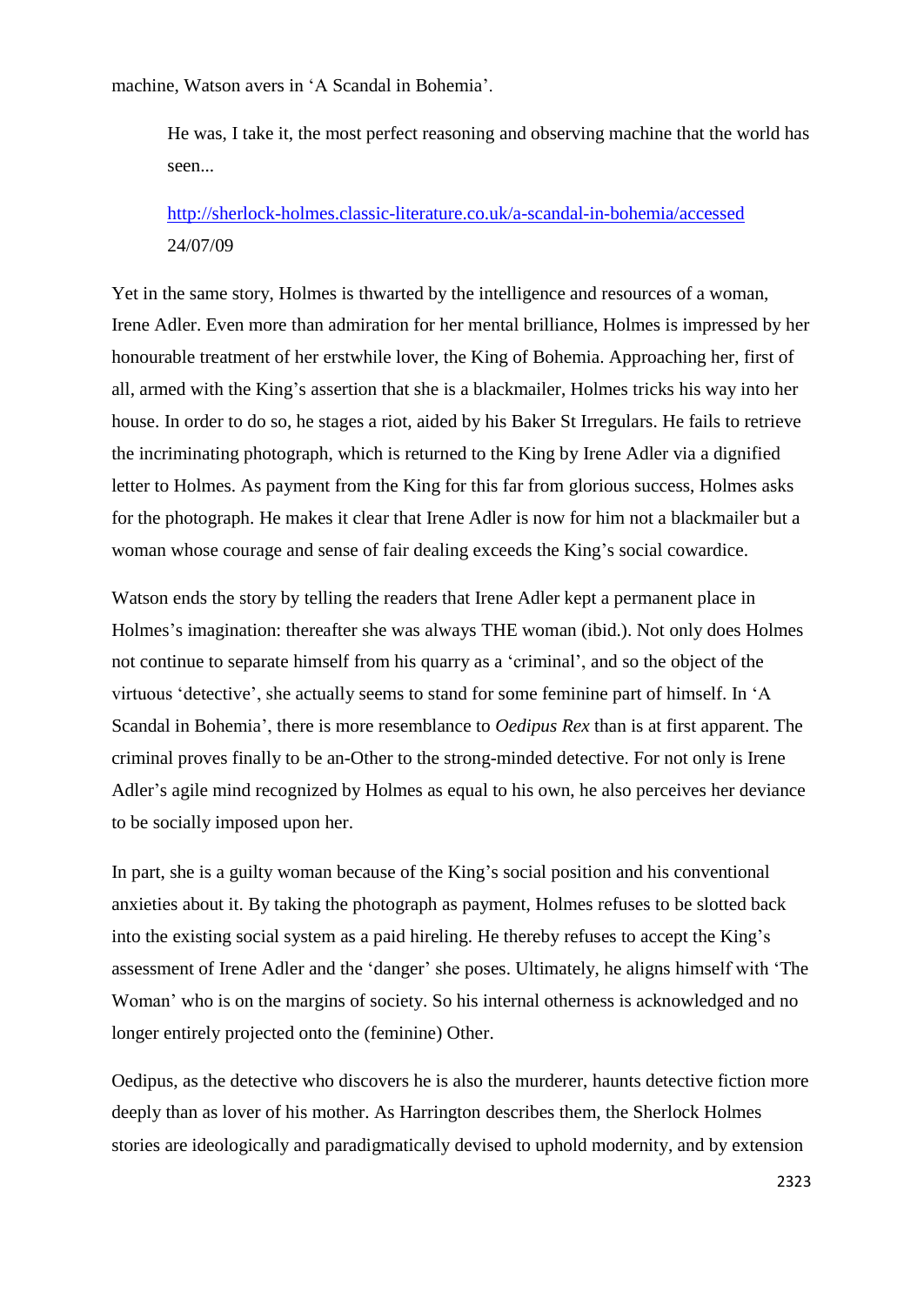the politics of patriarchy and empire (Harrington 2007: 380). They give the appearance of offering a supremely rational detective unencumbered by personal or even professional relationships. In fact, close examination of the stories show otherwise. More truly, even for Holmes, the intimacy of detective and criminal, the impossibility of completely separating observed from observed in the form of detective and detected, is maintained only by repressing and re-articulating aspects of Holmes himself.

On one level, detective fiction as a genre may have been invented in the nineteenth century as a doomed attempt to counter the anti-modernity success of the irrational in Gothic literature. From the murky and criminal depths of Gothic itself, the figure of the detective arises to proclaim the possibility of rational, objective truth (Rowland 2001). Holmes spearheads a cultural attempt to shore up rational modernity and its epistemological basis on Newtonian science. However, his descent from Oedipus is only concealed by devices such as the appearance of Dr Watson. In the emotional and admiring doctor is one man all too likely to become personally involved with suspects. Also showing the presence of the Gothic is the prevalence of the occult in Holmesian plots. What is for a large portion of the narrative beyond rational explanation, displays the full potential of the invasion of the self by forces apparently immune to scientific investigation.

True, Holmes always disposes of the supernatural, but what is revealed in its place is a terrifying and mysterious otherness in human nature itself. Holmes can neither remove from existence, nor wholly account for, the criminal ingenuity that adopts the trappings of the 'beyond nature, super-nature' for crime. So the occult in the stories becomes a theatrical display of what is literally un-image-able in rational science about human nature. The deathly hound of the Baskervilles is shown to be a large brutalised dog only after readers have been thrilled by its spooky presence on the haunted moor. That 'otherness' is for the reader part of the horror of the crime in which the interior of the criminal is never directly examined.

Gothic is a literature that trespasses over boundaries such as self/Other, celebrated by rational modernity. In the Gothic, boundaries prove to be liminal or terrifyingly fragile. Beginning with eighteenth century novels of haunted castles, by the next century it had developed more domestic and generic genres, eventually giving birth to science fiction, fantasy and detective fiction (Botting 1995).

So the detective could be regarded as Gothic's attempt to test itself by generating a figure supposedly devoted to re-instating boundaries of self/Other. The detective is supremely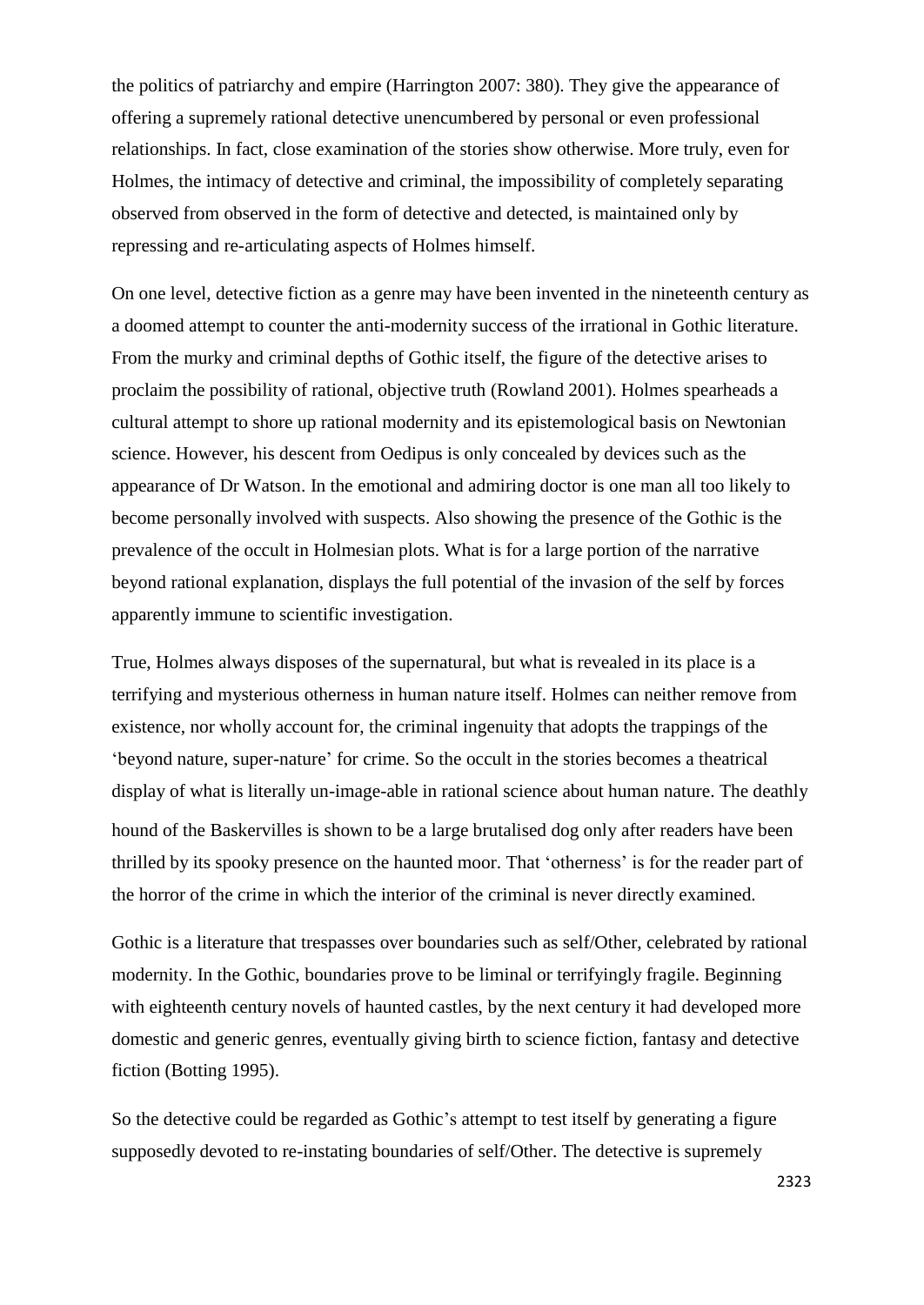charged to restore order, principally by rebuilding through investigation the social roles of the detective versus the criminal, and by founding them on a moral order of innocence versus guilt. However, detective fiction continually struggles to escape from the contingency of detective and perpetrator roles. Indeed, Sherlock Holmes himself has to admit that the gaping body of the earth is willing to swallow virtuous and wicked alike!

#### Sherlock Holmes, Lord Peter Wimsey, and the Bog

In *The Hound of the Baskervilles* (Doyle 1902), the horror of the supposedly supernatural hound is compounded by the active malignancy of the earth. 'Grimpen Mire' is the moor's bog that swallows dogs, ponies and at last, the villain, Stapleton. The would-be murderer's gruesome death occurs just at the moment when Holmes and Watson catch up with him. Described as a place of sickness and decay, the bog is the earth itself in Gothic mode, for it refuses to respect its own boundaries in calling the living to its depths.

Its tenacious grip plucked at our heels as we walked, and when we sank into it, it held us. It was as if some malignant hand was tugging us down into those obscene depths, so grim and purposeful was the clutch in which it held us.

#### *The Hound of the Baskervilles*, 1902

Holmes and Watson can only listen as their lawful prey is sucked down, for fear that they too will become Grimpen Mire's victims. The story ends with the detectives very much aware that they too could share the fate of the criminal. In many societies that produce detective fiction, this trope of the almost shared fate displaces onto nature another crucial identity between detective and murderer. For the detective *is* a killer in an era of the death penalty for murder.

So it is suggestive how far detective fiction tries to mask the fundamental role of detectives whose final prisoners will face death. For example, Agatha Christie never deals with the aftermath of a trial. Here, in *The Hound of the Baskervilles*, Holmes and Watson listening to the drowning Stapleton, are dodging the more likely fate of attending his hanging. Fascinatingly, the detectives perched on the edge of the bog avoid overtly revealing their responsibility for Stapleton's death. Effectively, their risk of sharing his end in the bog shows their ultimate kinship with him.

The English author dealing most interestingly with detective sponsored legal killing is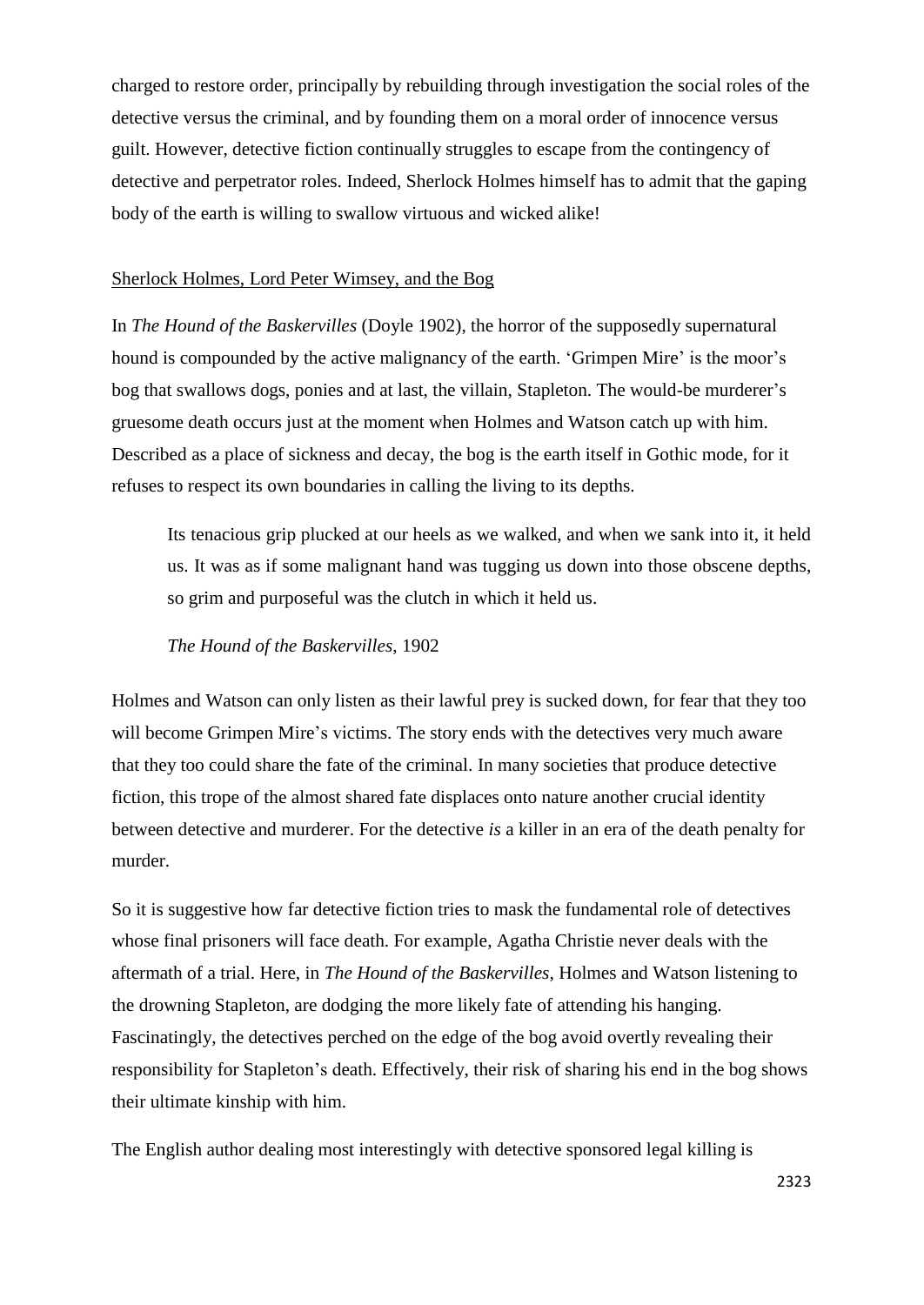Dorothy L. Sayers. Her detective, debonair Lord Peter Wimsey, also has a problem with a bog. Sayers makes no pretence that detectives can be wholly separated from criminals in both investigations and in dealing out death. In *Strong Poison* (1930), Lord Peter Wimsey falls in love with a woman on trial for murder and facing hanging. In *Clouds of Witness* (1926), he is at one point forced to choose between his brother or his sister as favourite suspects.

Contrary to the ethos of the Holmes stories, Sayers's detective makes use of what I have called elsewhere an 'erotics of detecting' (Rowland 2001). By exploiting the Gothic intimacy with wrongdoers, the violation of social and moral boundaries between detective and criminal (including finding an-Other within), the detective may create a 'solution'. Such a 'solving' is also a dissolving of boundaries in producing a more complex 'truth', one that includes identity with, as well as difference from, the criminal.

For example, in *Clouds of Witness*, in what must be a tribute to *The Hound of the Baskervilles*, Lord Peter Wimsey and his faithful manservant, Bunter traipse for hours over a lonely foggy moor. Here it is not the evil killer who falls into the bog but the detective himself.

"I tripped right into it," said Wimsey's voice steadily, out of the blackness. "One sinks very fast. You'd better not come near, or you'll go too. We'll yell a bit... (Sayers 1926: 172)

For a few agonising minutes two pairs of hands groped over the invisible slime. Then: "Keep yours still," said Bunter. He made a slow, circling movement. It was hard work keeping his face out of the mud. His hands slithered over the slobbery surface and suddenly closed on an arm. (Sayers 1926: 173)

Lord Peter is saved from drowning by his faithful manservant, Bunter. They are both saved from the bog by Mr Grimethorpe, a local farmer with a brutal temper. Here we notice how the body of the earth takes on a texture that we associate with the interior of the human body in its slime and liquid qualities. Later I will consider the cultural relationship between bogs, bodies cast into them, and the body in *House,* with its trope of penetrating the slimy, bloody interior.

Now shown to be mortal, detective Wimsey wakes the next day in the Grimethorpe farmhouse. Wedged in the window, he discovers a vital piece of evidence that will help to clear his brother from a murder charge, a lost letter. It proves to Wimsey what he ought to have suspected before, when Mrs Grimethorpe mistook him for his brother, that the married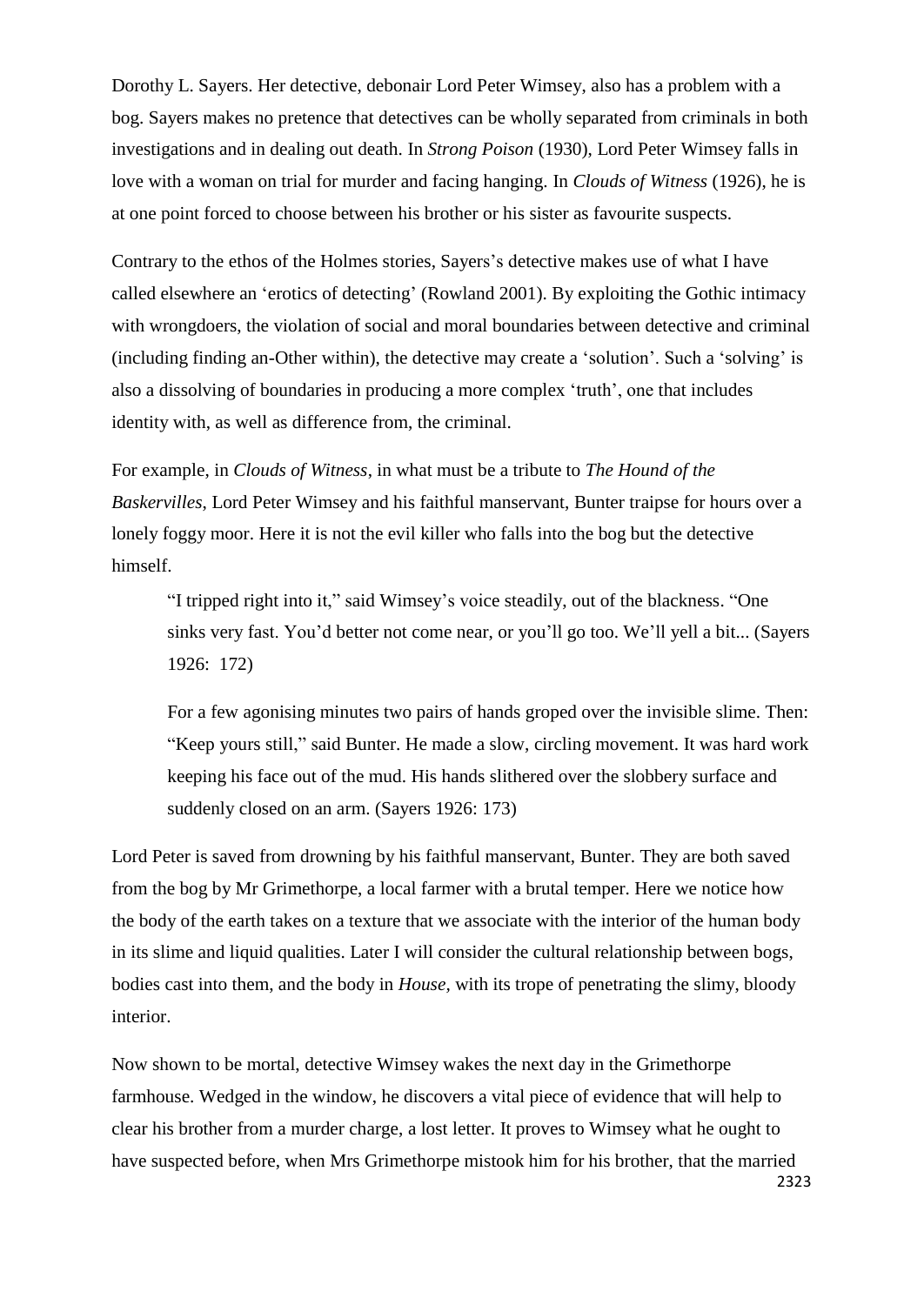Duke of Denver has been having an affair with the sublimely beautiful Mrs Grimethorpe. At the end of the novel, Mr Grimethorpe dies while trying to kill his wife in London. Effectively, Wimsey, the detective, is saved by a future murderer from Stapleton's fate in the bog. At the same time, he discovers his familial and sexual proximity to the man currently accused of murder (for Wimsey too has been stirred into desire by Mrs Grimethorpe).

Unlike Holmes, Wimsey almost succumbed to the murderer's fate in the body of Mother Earth. Yet, through this vulnerability *in his body and to the body of nature*, he is able to locate the evidence he desperately needs. Also, this detective-hero's fate significantly repeats a seminal event, one which deflected him from the life of a wealthy gentleman to becoming a detective. Here Wimsey's rebirth from slimy liquid earth echoes his earlier rebirth, when he survived the muddy horrors of World War One trenches.

Another Gothic function fulfilled by the genre of detective fiction is as a displacement of, and ultimately non-realistic attempt to heal, the trauma of war. As Gill Plain has so effectively argued, Golden Age English detective fiction between the wars tried to 'tidy up' the lost bodies of the war dead (Plain 2001). My own argument has been that the very unreality of some detective fiction is an attempt to overcome death.

When the dead body belongs to a cipher and not a character that readers care about, then the detective who pinpoints the killer and removes him/her, is essentially restoring the world (Rowland 2001). For such narratives, the detective banishes death itself, for it occurs only as an 'unnatural' crime and not as indigenous to either the human or the social body. Born in an age of increasingly mechanised death, in self-conscious fictionality, detective fiction effectively restores Eden, the Golden Age, a world without death.

Hence, the mythical underpinning of detective fiction as a quest for the Holy Grail (Rowland 2010). The detective is the pure knight who is able *to ask the right questions* so he may heal the sick Fisher King, who is society itself, by finding the grail, the sacred object or 'true solution' to crime and death. However, as I have been arguing so far, the fictional detective is *not* pure, in that he cannot epistemologically or morally be wholly separated from the criminal. In these terms, the grail myth is the structure of desire underpinning the drives of detective fiction. The Grail myth operates *as a space* in which some detectives may aspire to the pure (and very self-consciously fictional) role of the Grail knight, such as Miss Marple and Hercules Poirot. While other detectives, at the Gothic end of detective fiction, find themselves implicated in the criminal and the Other within. These 'soiled' and morally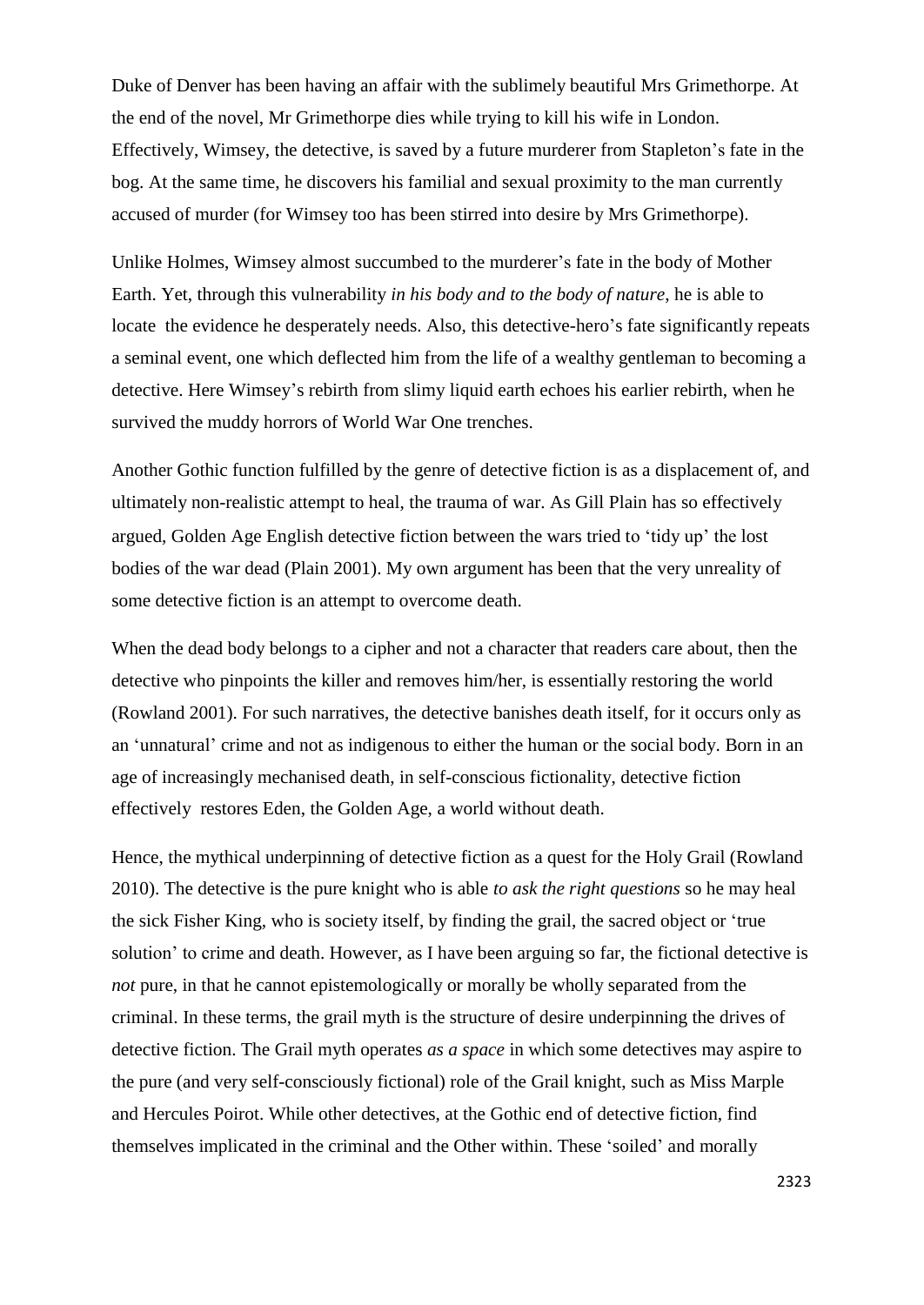flawed detectives in the processes of detection assume the role of the unhealed Fisher King.

Too often for comfort, the detective either fails to be pure enough, so not wholly separate from the criminal, or, the 'solution' is not the Grail itself but a metonym for it. Here the murder is solved, but what is revealed in the process is the depth of social and personal wrongdoing. So the detective, instead of healing the Fisher King, becomes him. In his own pain and guilt, the detective comes to stand for the suffering of society itself.

Fisher King detectives abound in modern detective fiction, in tormented and drunken male figures. One such example is Ian Rankin's Rebus, in *Black and Blue* (1997). We are also, of course, getting closer to the unhappy House. Holmes's drug addiction, Wimsey's physical vulnerability to the bog, and even the battered bodies of hardboiled private eyes, are also signs of the failure of the Grail myth to be completely embodied, *yet.* Detective fiction incarnates the Grail myth as a trope of *desire* for social renewal. The rebirth of the detective from the earth in Holmes and Wimsey is another mythical trope that associates the genre with natural cycles and renewal.

Now it is time to consider Freud, Jung and bog bodies. For the bog is suggestively present at the birth of a cultural practice similarly anxious about the relationship of self/Other, observer and observed: psychoanalysis.

# Freud, Jung and the Bog Bodies

In 1909, when Freud and Jung were about to embark for America, Jung made a tactless remark that enabled their suppressed conflicts to surface. Recalling that well preserved bodies were being recovered from northern European bogs, Jung momentarily confused them with discoveries of mummies in lead lined German cellars. Freud was shocked and faltered. Weakened in his body, he fainted and accused Jung of speaking through a partly conscious death wish towards him (Jung 1963: 156).

2323 It was Freud's diagnosis that an Oedipal narrative was being played out between the two men. In his idea of the Oedipus complex, the myth in Sophocles's play, *Oedipus Rex*, resonated down the centuries because it was an inner drama in the origins of every man. Jung did not disagree. However, their *interpretation* of the myth recounted in the play did differ. Within this crucial difference lies alternative paths for psychoanalysis, for detective fiction, and for the relationship of the detective/doctor to the body of the (m)Other. Indeed, Jung and Freud's quarrel over bodies in the bog echoes in the struggle of Holmes and Wimsey over bogs, and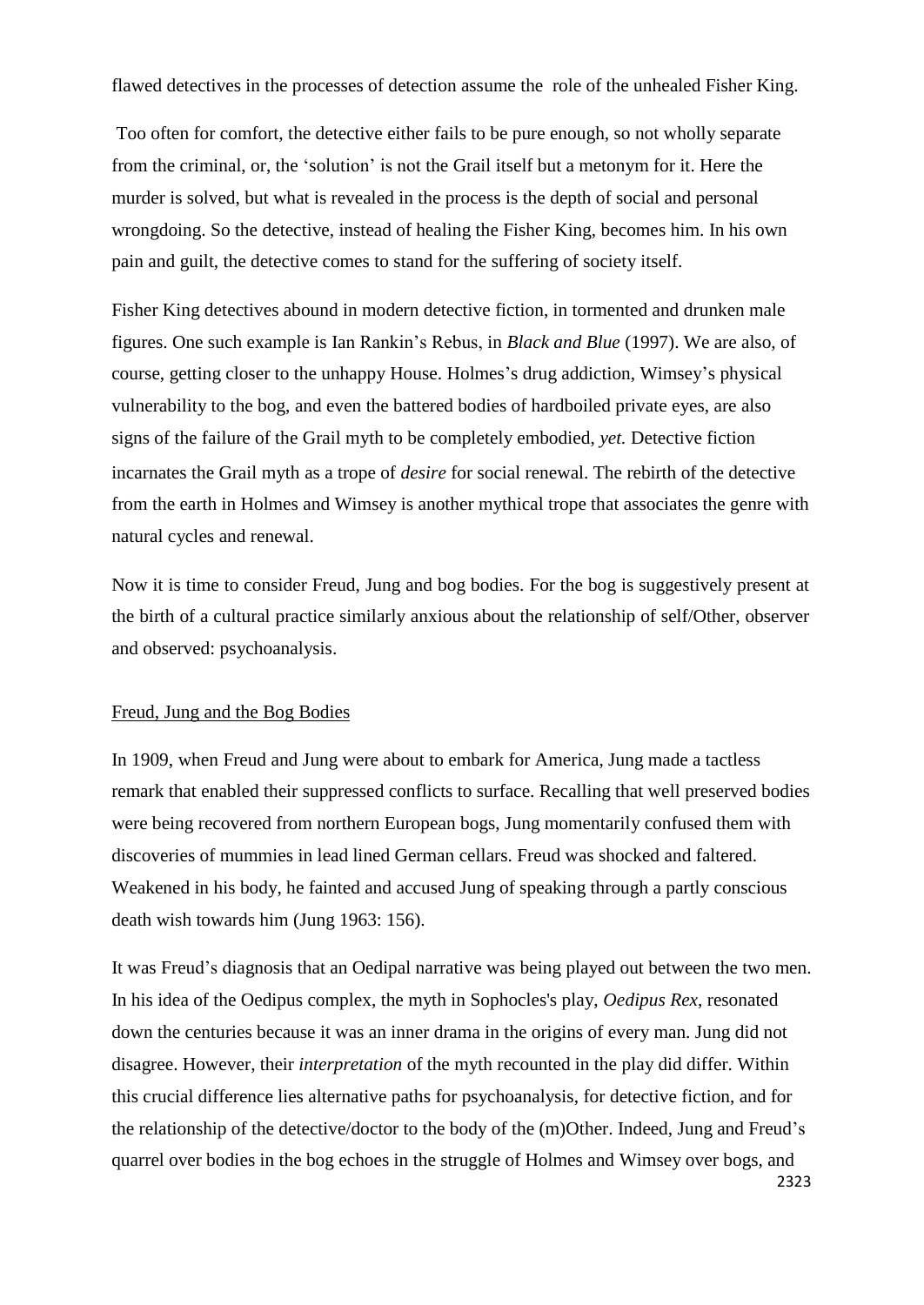for the mythical paradigm that relates the detective/hero to Mother Earth.

To Freud, Oedipus's actions trace the archaic desires of the boy baby. The newborn child is entirely fixated on the mother as source of his being. Having discovered the contours of his body in the oral, anal and phallic stages, infant sexuality is mother-directed. As soon as the boy-child realizes that there is an unwelcome third in the family, the father, he experiences a murderous rage at the threat to his exclusive access to the mother. Then, in the hazy chaotic sense that the mother's body is different, having no penis, he fears the father's castrating rage. So the only safe option is to renounce the sexual obsession with the all-embracing mother, and identify with the father's gender. Renouncing the love of the mother is a splitting off of forbidden desires that creates the unconscious. Founded upon sexual repression, the unconscious haunts masculine subjectivity as tabooed sexuality. Oedipus, who to Freud is the one person in history who does not suffer the Oedipus complex, because he *does what is forbidden,* remains the ur-myth of Freudian psychology.

In 1909, Freud believed that his body, in fainting, has taken on the role of Oedipus's unfortunate father, Laius. The younger Jung is the threatening aggressive Oedipus. Though neither admit it, it would appear from the context that the mother whose body, whose *matter*  they both desire exclusively, is psychoanalysis itself. For they are both invited to lecture in America, with Jung implicitly challenging the primacy of the older man.

Also, Freud's insistence on interpreting a death wish cuts through Jung's typical habit of analogy. Idly chatting, Jung finds himself moving from bog bodies to mummies in cellars. What links the two examples of the dead is preservation: deliberate in the case of the mummies, natural in bogs. However, what separates these two examples of the long dead is that the bog bodies were all murdered. Scholars assume that either the bog victims were executed criminals or ritual sacrifices to a fierce earth goddess. Bog bodies invite detectives, while mummies are archaic cultural practices. The Freudian psychoanalyst is a classical detective because he seeks for a crime and a criminal. However, he challenges the Newtonian paradigm of objectivity because he knows that one would-be murderer is himself.

Needless to say, Jung's view of Oedipus, the hero, is a little different. He focuses on that aspect of the myth barely mentioned by Sophocles: the Sphinx. To Jung, Oedipus *fails* to conquer the Sphinx, and therein lies his disaster. True, Oedipus does give a clever answer to the Sphinx's riddle of what goes on four legs, then two legs, then three legs; answer: man. However, this easy intellectual triumph is no true answer to the Sphinx, who is part woman,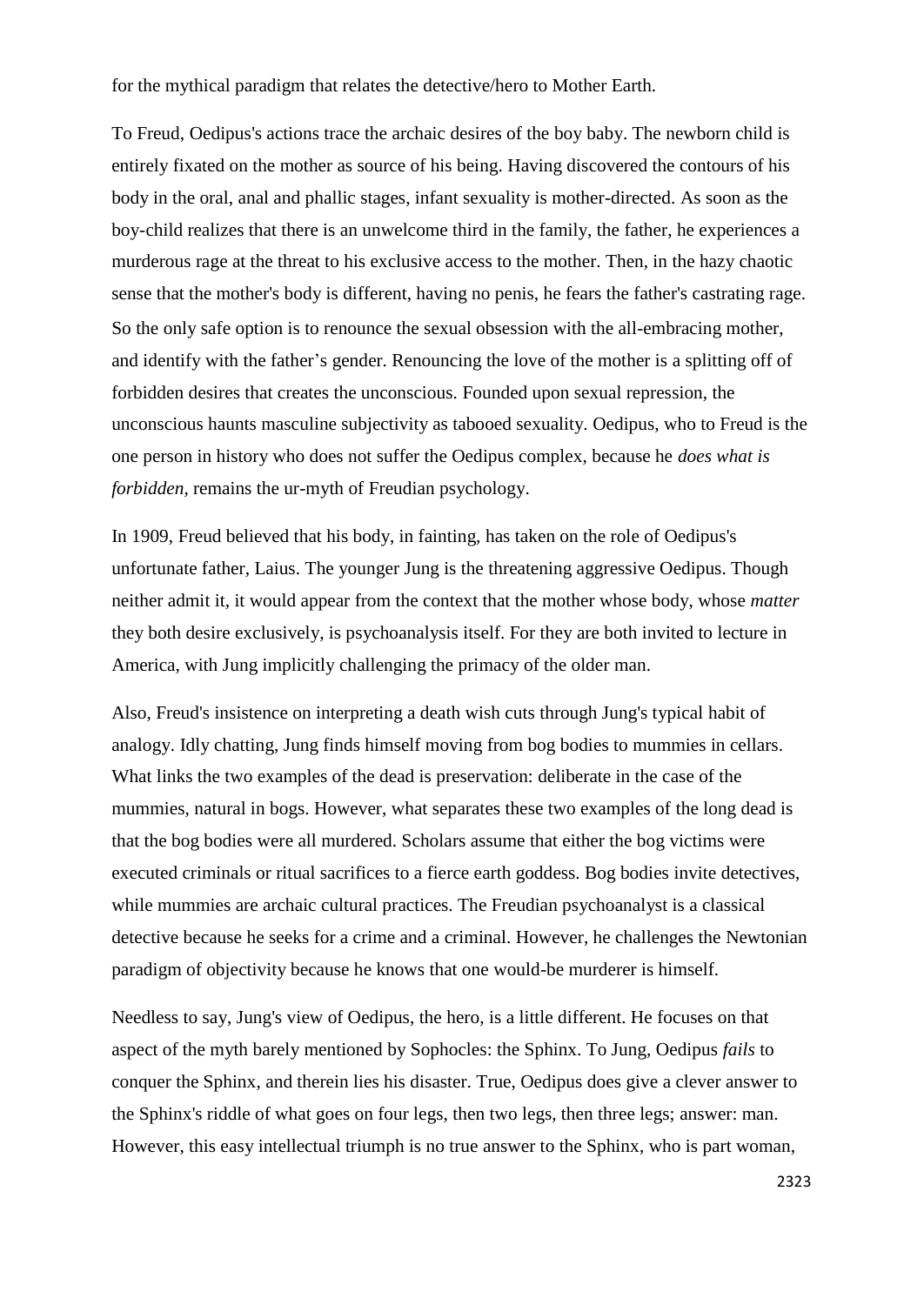part winged lion.

For she, in her animal-human-divine chaos, is the true primal mother, the true archaic origin to whom a mere triumph of the intellect is nothing at all. Oedipus fails to realize, *fails to make real to himself*, the original chaos that the Sphinx represents. Hence, he will be horrifically defeated in the matter of origins and birth. To Jung, the Oedipus myth is one in which the hero fails in his true task of separating from the unconscious. Failing to discover familial boundaries, he falls into the unconscious by merging with his mother, and is finally forced to see that he is both son and lover. In effect, Oedipus thought himself to be like Holmes, secure from the bog-body of Mother Earth, only to find himself to be more like the hapless Stapleton.

Oedipus is also more Lord Peter Wimsey than Sherlock Holmes: he falls into the bog/body of the (m)Other Earth. What is integral to Jung's Oedipus myth is that it remains a myth in an embryonic state. The Sphinx in her chaotic multiplicity (animal, divine etc.) has the potential for myriad stories. There are many forms of the hero myth possible here, if only Oedipus would be a hero and truly separate from her. Indeed, the Sphinx as the primal great mother has not just the potential for annihilation, but also for rebirth from the mother, as Lord Peter Wimsey demonstrates.

In that harsh short exchange between Freud and Jung there are actually two possibilities for interpreting myth. Is it *one story*, so cleanly repeatable that it can generate an abstract concept such as the *Oedipus complex*? Or, is it a story possessed of such psychic energy (not always confined to a sexual interpretation) that it is the source of many stories? This is a question equally embedded in the series format of both Sherlock Holmes and *House*. In the repeating format of the series episode, do we have a structure as in Freudian psychoanalysis, in which one core narrative is detected time and time again to a similar interpretative end? For *House,*  this might be the ever-repeating triumph of House the diagnostician, even when he has to diagnose the physical and moral perishability of the human body.

In more Jungian mood, the episodic narrative structure might offer more possibilities for reinvestigating the relationship of self and other. *House*, as a detective fiction, is connected to both Oedipus as a fatally successful sleuth and the Grail myth paradigm of desire. In Grail myth terms, if House manages to ask the right question his diagnosis becomes gnosis, divine knowledge that restores sacred and social harmony. It is time to look at what kind of a detective House is, and whether he can assist Jung in his anxious debate with Freud.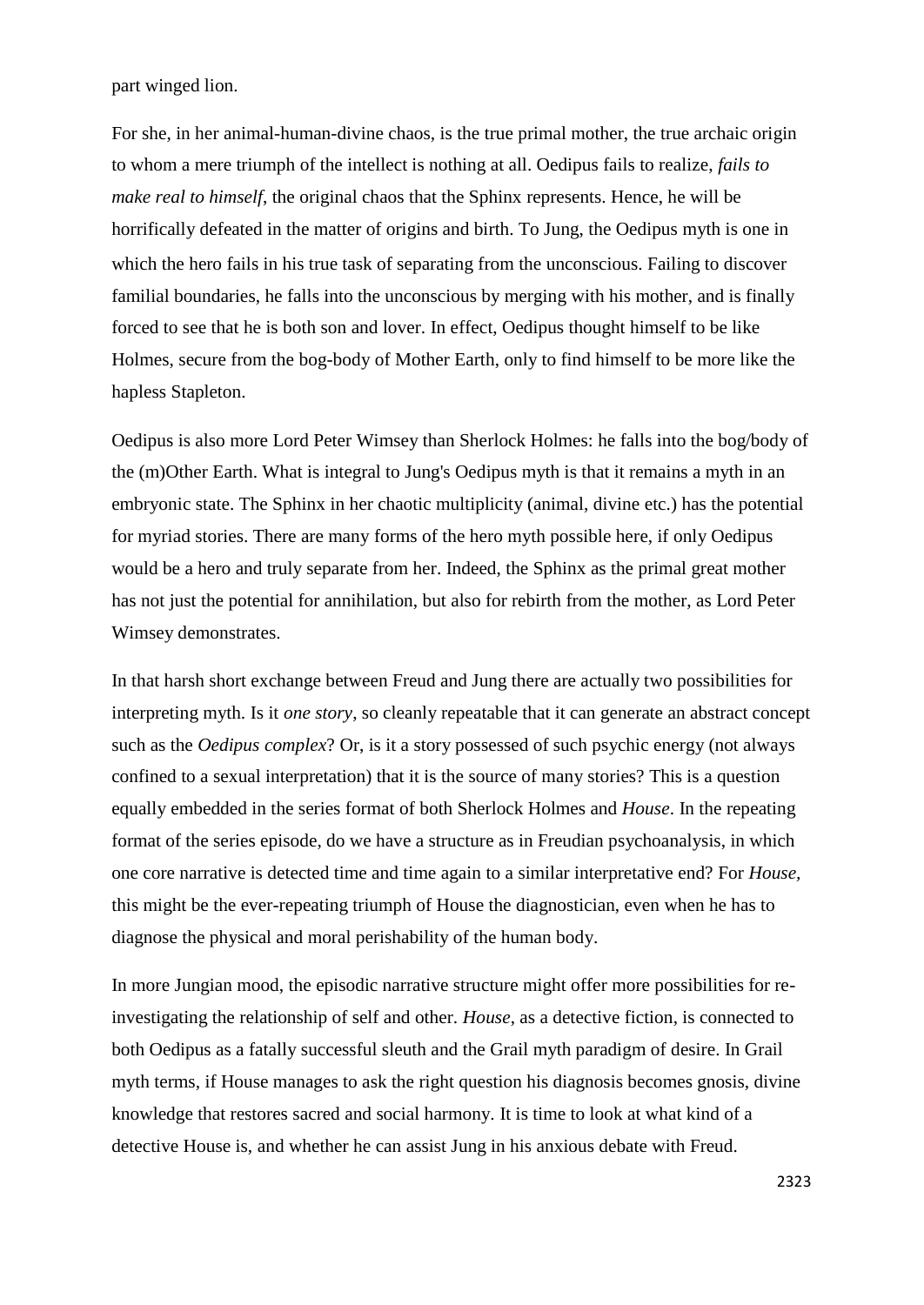#### House helps Jung

Jung is famous for his lifelong preoccupation with houses and homes. He built his own in the Bollingen Tower (Jung 1963: 223-237). Also, in his late memoir, *Memories, Dreams, Reflections*, he records dreaming of *his* house while on that same 1909 trip with Freud.

This was the dream. I was in a house I did not know, which had two stories. It was "my house." I found myself in the upper storey, where there was a kind of salon furnished with fine old pieces in rococo style… These, too, I descended, and entered a low cave cut into the rock. Thick dust lay on the floor, and in the dust were scattered bones and broken pottery, like remains of a primitive culture. I discovered two human skulls, obviously very old and half disintegrated. Then I awoke. (Jung 1963: 158-9)

In his dream, as Jung descends from the highest storey to a cave below the building, he believes that each material layer represents a stage in human culture and consciousness. On While Freud insists it is an Oedipal dream of repressed murderous desires, Jung interprets it as a portrayal of the psyche consisting of its collective existence in human cultural evolution (ibid., 159-60). Freud thinks that he has found the murderer; Jung believes that he has discovered a space, or more specifically, the *home* of the psyche.

The deeper I went, the more alien and darker the scene became. In the cave, I discovered remains of a primitive culture, that is, the world of the primitive man within myself – a world which can scarcely be reached or illuminated by consciousness. The primitive psyche of man borders on the life of the animal soul, just as the caves of prehistoric times were usually inhabited by animals before men laid claim to them. (ibid. 160)

There are many striking features to this dream, but here I will mention only three. Jung's interpretation makes of the strange house of the dream a *home* for his, and ultimately everybody's, psyche. Secondly, the dream emphasizes cultures as layered on top of one another, implying a hierarchy of values. Ending up in the primitives' cave, Jung nevertheless suggests that the 'highest' culture is a superior civilization. Finally, what also seems to lurk here is Jung's recent, fateful, conversation with Freud about bodies in bogs and mummies in cellars (ibid. 156). In penetrating the cave full of dust and bones and pottery, has Jung, too,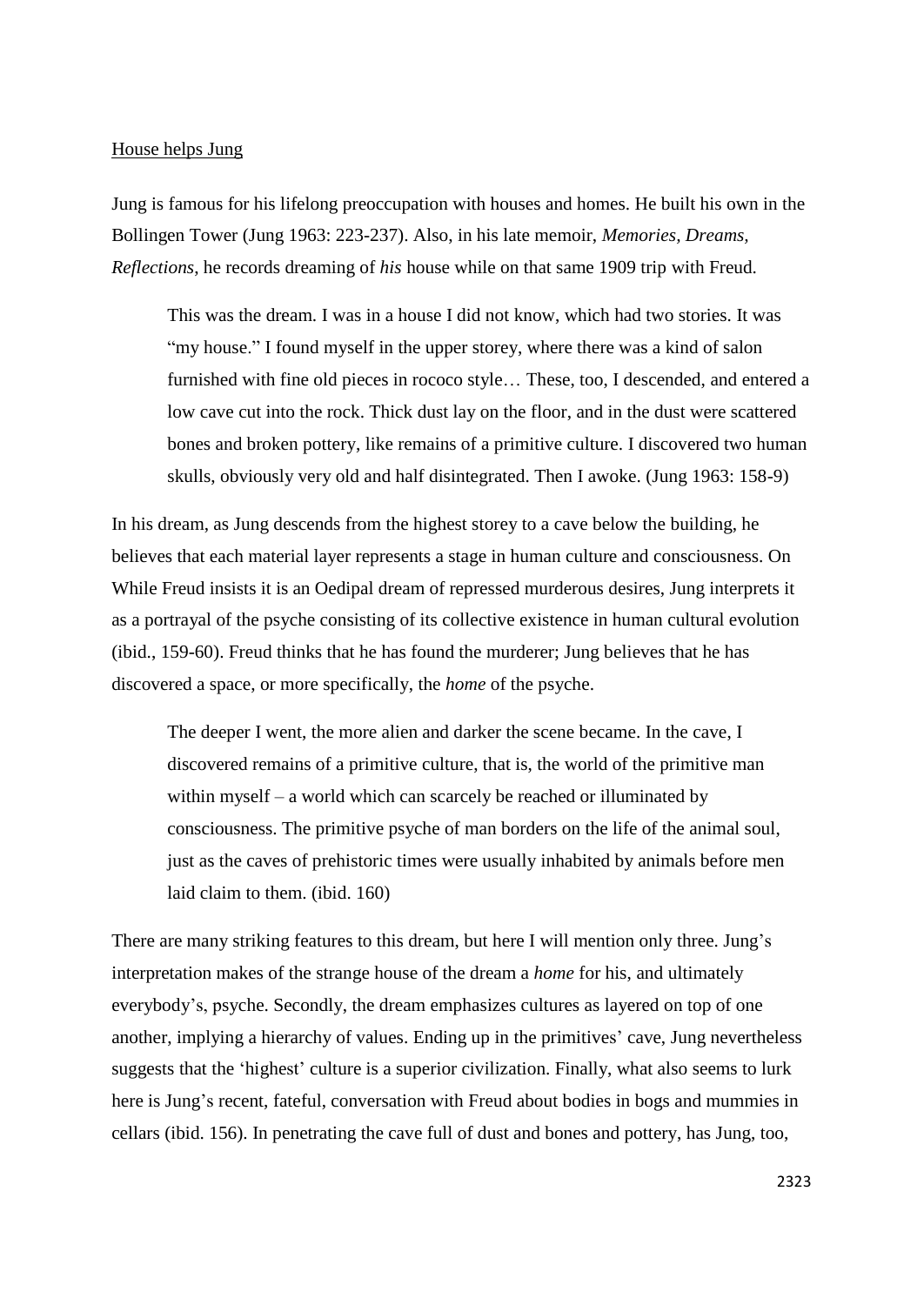has fallen into the bog in which a 'primitive' culture casts those it has sacrificed or executed? Crucially, Jung accepts this alien house as his own. His interpretation acknowledges that the house is not only built above, but also still connected too, a very primitive type of dwelling. The cave is carved out of rock and is full of earth or dust. In accepting the layered house as his home, Jung also accepts the cave and the earth. He is like Lord Peter Wimsey tumbling into the earth/bog and being reborn from it. Also like Lord Peter Wimsey, the experience enables Jung to *shift the story*. He wants an-Other story to Freud's Oedipus complex, just as Lord Peter falls into the bog when he despairs of finding another story to clear his brother of the charge of murder. Now, what about House and the bog?

A repeated narrative motif of the *House* series is the journey into the body of the sick patient. Without cutting or further injuring the body, the camera takes the audience into the flesh. We see fragments of foreign matter, perhaps signifying disease, the wet stickiness and palpable plasticity of the body's interior. Slimy as a bog, which stands for the Other as the body of Mother Earth, this plunge into the human body actually tumbles the viewing audience into the bog. Moreover, this immersion into the *matter* (mater) of the human body is always done in relation to the detecting team of House and his subordinates.

As we are taken into the sick body when House or his sidekicks have a theory, were these stories simply dedicated to the triumph of a rational scientific detective, this expedition into the soma would either confirm or refute the doctor-detective's theory. In fact, it is never possible for the audience to tell if the diagnosis is correct from looking into the body's interior. On the other hand, the audience is not plunged into matter absolutely devoid of meaning. Rather, just as Jung can make meaning from discovering dust and skulls, so the camera's penetration seems to reflect the detecting team's effort of imagination.

They have a theory. The audience is outside that theory because the medical patois they use is alien. Yet the juxtaposition of theory and interior shots of the sick body begins to *relate* the immaterial idea, the diagnosis, to the dark matter. And the body is dark matter, because it is 'unknown' in its pathology, and therefore not yet enlightened by the detecting psyches of the doctors. Basically, can House turn the bog of the body mired in otherness into a home for the patient's psyche? Can House do what Jung does in turning a strange (here diseased) house into the psyche's home, one that integrates that aspect close to animal nature?

So Jung is a possible prototype for House. Can House help Jung? In my view, House can aid Jung by being a Trickster.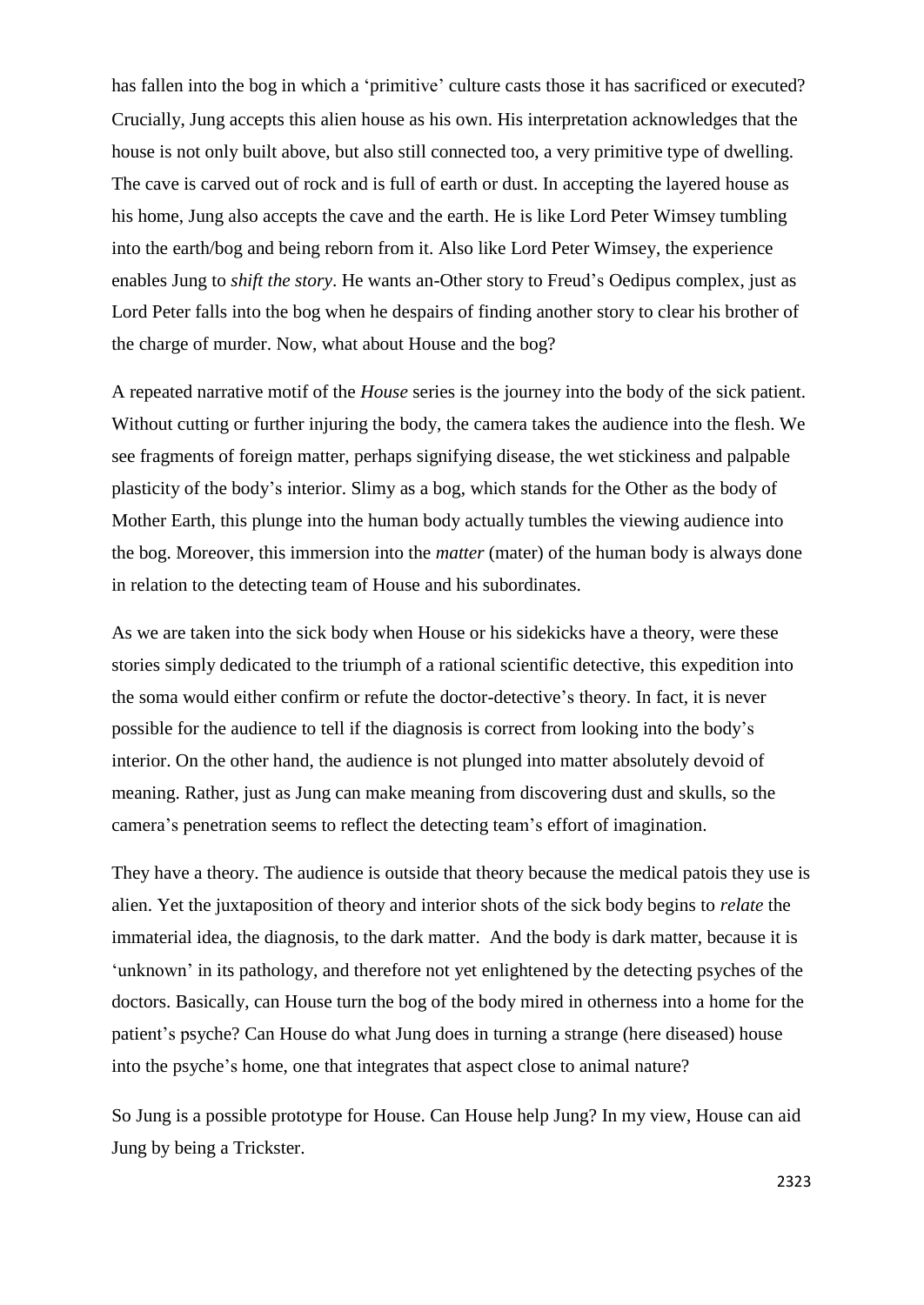As other essays in this volume demonstrate, Gregory House is a trickster figure. Like the trickster, House violates taboos and boundaries. Also like the trickster, House's taboo breaking is essentially social. By shocking, challenging and angering his colleagues, he forces them to come to terms with the Other in themselves and in the social order. House refuses to act as if there are rules. By so doing, he exposes contradictions in the practice of medicine and forces his colleagues to make psychic investments in the rules they fight to create or maintain. In effect, the trickster serves to individuate society; House serves to individuate his colleagues. He turns a house into a home, and offers some social lessons for Jung as well.

House causes his professional peers and subordinates to individuate, by testing their social and psychic endurance to the limits and beyond. In a way, we can see House in his very impossibility, embodying what Jung would recognize as psychic stages. Too often House is the *nigredo* bringing a primal chaos into the cool white house that is the hospital. Or he is the trickster violating the conventions that medicine is a 'caring' profession. House does not want to care. He stays away from actually meeting patients, and would prefer to experiment on them rather than treat them.

Yet at times, House in his genius is a symbol of some 'higher unconscious potential' in his suffering colleagues. He can, if only momentarily, incarnate a self for Wilson, his "best friend". All this sounds a bit like Jung traversing the different psychic stages or 'layers' of his dream house. However, there is one vital difference: House himself does not individuate. Trickster-like, he provokes individuation in the collective. However, in himself, he suffers greatly and learns nothing.

The hospital is a material house that becomes a home, through individuation in all the staff we see except House. Here the suffering 'wounded healer' has something to offer Jung. For the advantage of House's psychic recalcitrance is that the downside of representing a hierarchy of cultural or psychic 'stages' is avoided. Like Jung, Gregory House goes up and down in the hospital. House getting into, or out of an elevator is a frequent image. Also like Jung, House finds bones, bodies and dust in the basement, such as in his trips to the morgue or sojourn in the men's room. By having his team discover him in the toilet, a place surely where we are adjacent to our animal nature, House refuses to be inspired in the 'appropriate' spaces. Here the interior body sequence becomes an analogy to House shifting around the hospital, seeking its margins and unspeakable places, in order to make this body a *home*.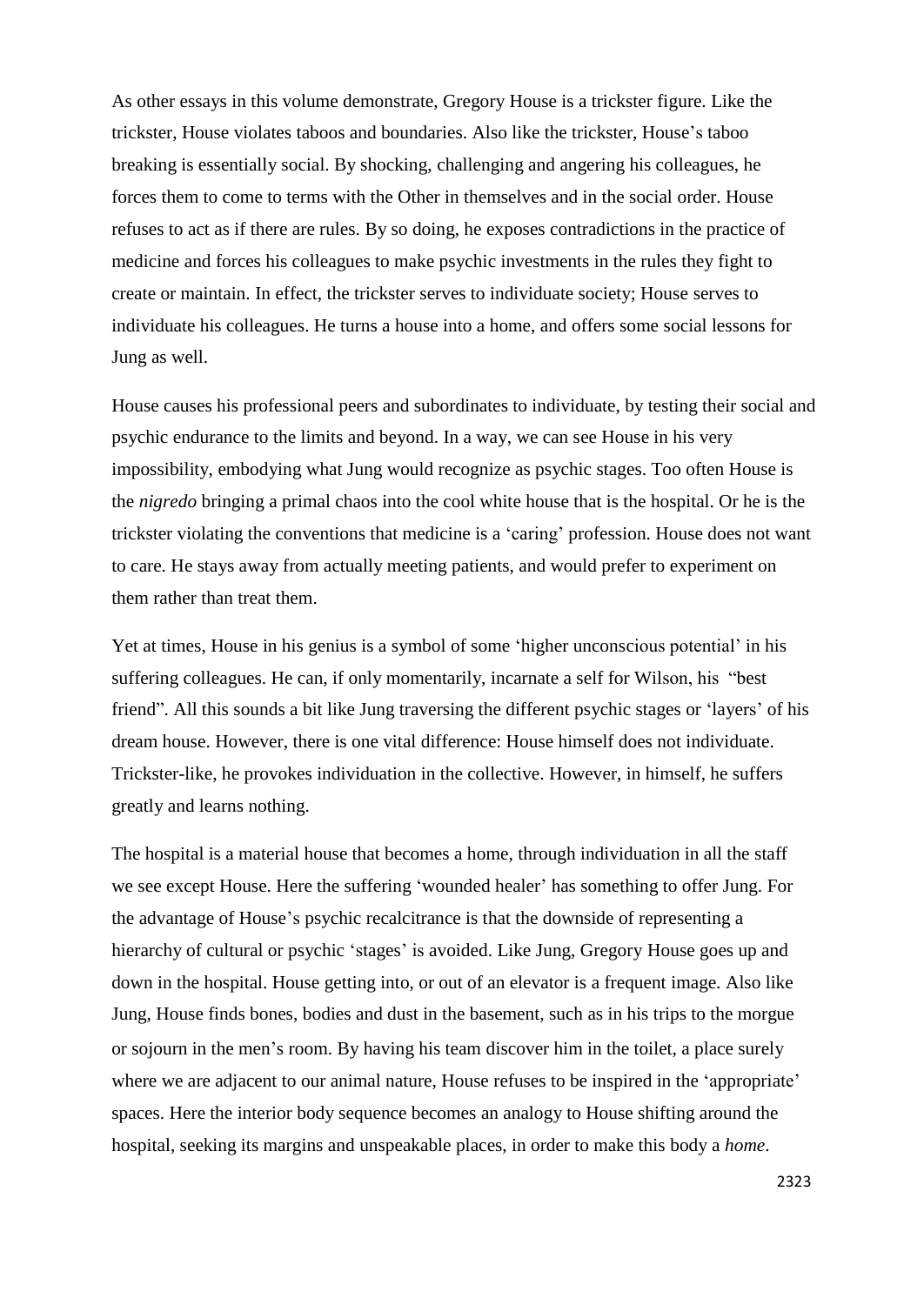In his house dream, Jung is stuck in layers, implying social stratification. Gregory House shows him how to become a trickster in the apparently stratified building. The result is that House could individuate Jung as well, were Jung to challenge his psychic house-home, rather than simply accept it. House plays tricks with the hospital; Jung, by contrast, seeks to wrest control of his building/dream away from Freud's detective narrative of Oedipus. Jung betrays an essential twist in his writing here. He is both a radical and a conservative. A conservative with revolutionary ideas, Jung here adopts the hierarchical appearance of the house and revolutionizes psychoanalysis by calling it 'home'. He is comforted by evoking the forward march of western civilization, while insisting that the 'primitive' dwells within it.

On the other hand, House will not let anyone in the hospital get away with the idea that any part of it securely rests upon the triumph of western values. Here, House's own lack of individuation is of real value as social criticism. For if House is not healed, then he remains a dangerous trickster. While the trickster remains, social values cannot stabilize. So House's lack of psychic development is on the one hand a cause of his immense suffering, while on the other hand it is the text insisting on an openness to its social criticism. Of course, a social openness itself has limitations because it means that the narrative weight of the show never endorses any particular social change, nor can stabilize the meaning of a social evil. Yet, the absence of telling the audience what to think and do does have a very important function in connecting the viewers to the show.

Before considering the role of the viewers, a last note about the journey into the slimy, boglike human body. Combined with the flourishing of a theory, the journey into the body seems to represent the desire of House to enter the body, not as a fellow suffering creature, but as a Sherlock Holmes who keeps to the known path. He fails. What appears as a pathway into the body is later revealed as flopping into a bog. A bog is the body of the (m)Other that swallows cultures (we do not know if the bodies were sacrificed or executed), maps, and knowledge. Before anyone can be saved, House has to realize that he has fallen into the bog himself, and he must use his trickster powers on the house that is the hospital. Only when House has violated the hospital's coded space, and the coded space of public and private 'houses' by entering the patient's home, can he have accrued enough of a relationship with the other to extricate himself from the bog that is the Other.

Ultimately, House gets out of the bog by curing the patient. The patient's body is the bog. So is the hospital. So is the *matter* surrounding House in his own painful body, and the 'animal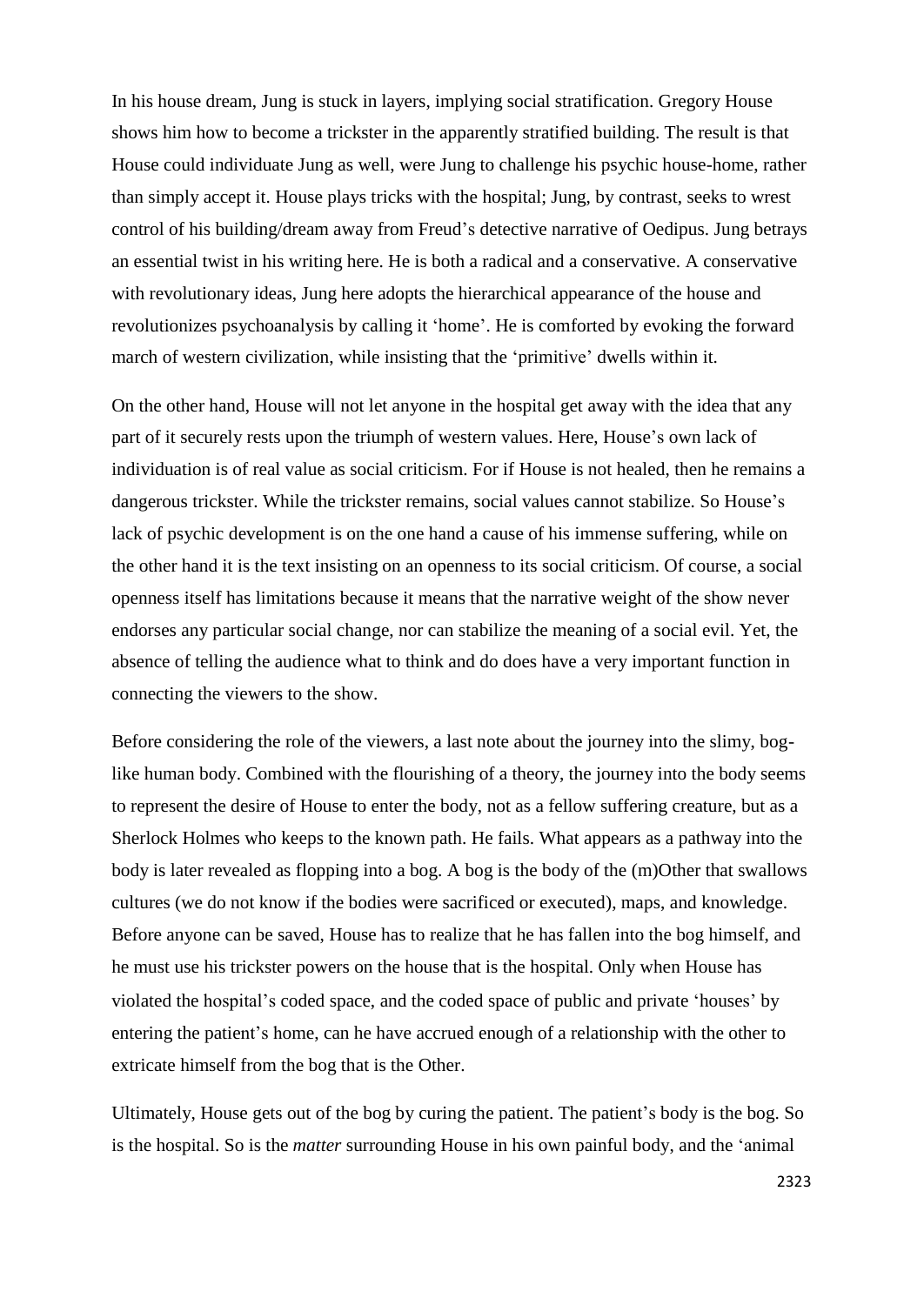souls' as Jung puts it, of his weary colleagues. Each episode consists of House *getting bogged down* because he insists against all precedents that he can make a diagnosis at a distance from the patient. He insists that he is a scientist/detective, where the observer is wholly distinct from what is observed. He is wrong. Being wrong, he and the viewer have to fall into the bog that is the chaotic sick body (of the patient) and discover it to be also the sick body of House, and even of the hospital itself as a functioning organ of healing. Moreover, like the literary detective, House in his failure to learn how not to fall into bogs comes to incarnate a social and mythical meaning. Poor House, with a throbbing leg and tormented mind, is the Fisher King himself. But what about the audience?

#### House not Holmes: The Audience as a Detective

Two psychoanalysts and two literary detectives meet at the bog, the open and dangerous body of Mother Earth. Freud detects a murderer; Jung detects the Sphinx, the possibility of many stories, and man's root cellar in the psychic earth of nature. Sherlock Holmes detects the death of the villain, and a disguised revelation of his own role in killing. Lord Peter Wimsey detects his own 'other' self: he is swallowed up by his bodily nature and weakness. He realizes at last that the suspect is his other self, his brother, which on a literal level he has known from page one of the novel. Here he discovers his Gothic kinship to his brother in desire.

To put it another way, Holmes detects the other as also within, just as Irene Adler became also an image for part of himself. Wimsey detects a self after his rebirth from the body of the (m)Other. House detects the audience.

Perhaps in *House*, the television show, the real bog, the real body that needs to be in-spirited, inspired, is the audience. In the sequences of the juicy, slimy interiors of the patient, we see a metonym for the audience. In House's refusing to be hand on with the patients we see an ironic representation of our own distance from events on the screen.

To reiterate the main tropes for implicating the audience: Bringing the audience into the body *blindly*, as we do not know what we see; the language of the multiple diagnoses being foreign to most viewers; House as trickster making the soul-less hospital into a home; House as agent of individuation; House in hell.

House plays to 'an' audience. The fiction is that it is the audience of his peers in the hospital. In fact, House implicates the 'external' audience in the narrative processes of each episode.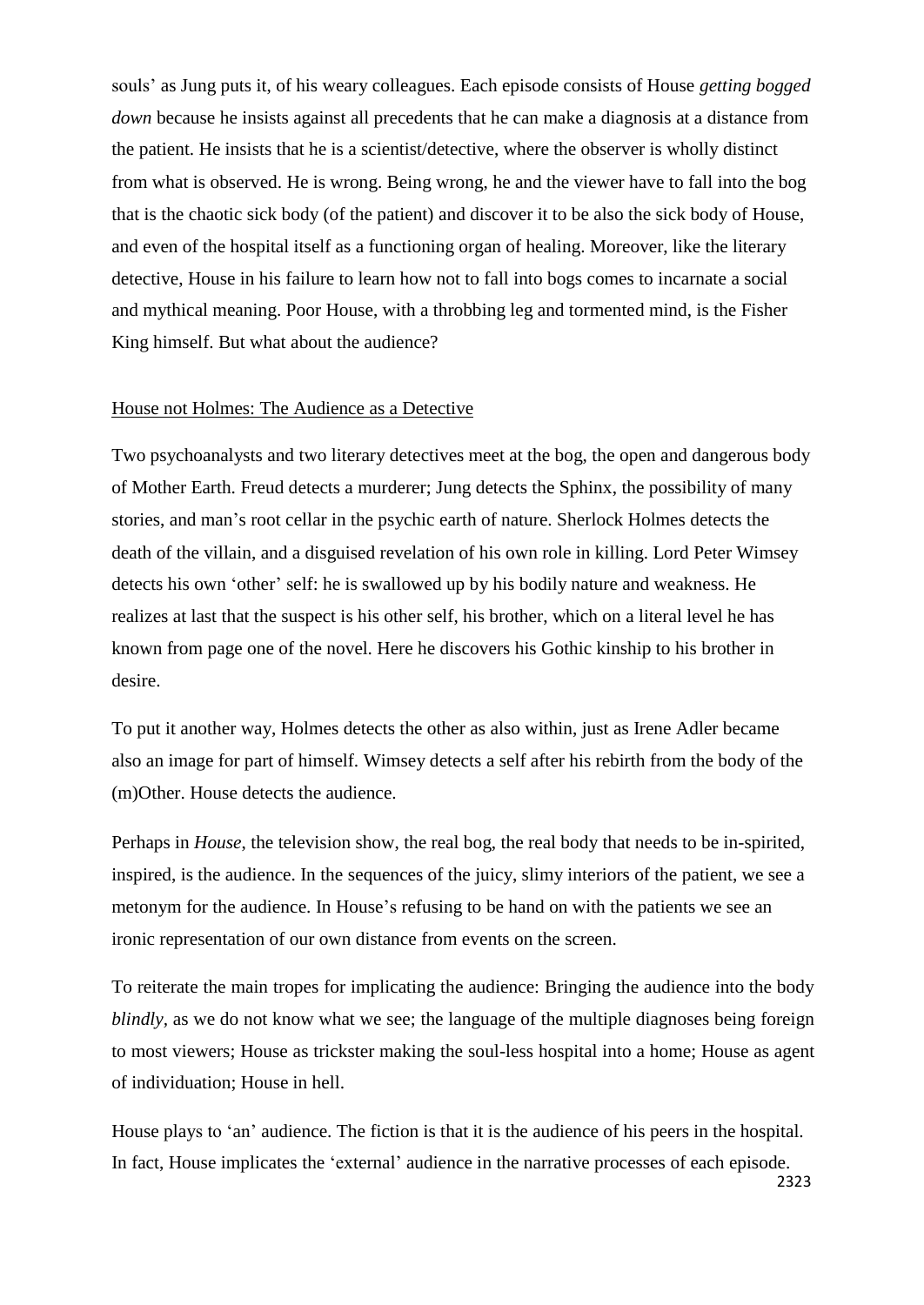We are with House in his imaginative penetration of the patient's body; yet we are differentiated from him by his over-confidence in his thread of narrative, while we sink into the bog of sloppy, undifferentiated matter. Like Wimsey and Bunter, House's early diagnostic threads save him from drowning while he finds the real way to save the patient. We witness him doing this by re-mapping physical space with tricksterish unconventionality. By violating hospital boundaries and social taboos of privacy in the patient's home, House stirs up enough psychic matter to reconfigure the body of the patient from being the bog to one reborn from it.

So a particular difference between House and Holmes is the extent that House stands as a creator, a re-maker of the (social) world by forcing individuation, thereby turning houses into homes. Hence, like Jung, he is finally able to offer the house of the patient's body as his or her home. In fact he does more than Jung, because Jung's assumption of homeliness in a stratified society suggests social stability decaying into stagnation. House, on the other hand, is unable to settle social questions; they are rather deflected onto the audience.

The narrative processes of the show make the audience into detectives. We cannot understand our journey into the bog-like body. We do not understand much of the dialogue in highly technical medical language. House's outrageous behaviour challenges the audience as much as those around him. So the audience cannot sit back and enjoy a cerebral puzzle. Rather we are forcibly immersed in the messiness of the body, our helplessness before experts, and our own inability to deal with people who do not acknowledge rules. Like House's colleagues, we fear and suffer. Yet also like House's colleagues, we have the chance to individuate.

After all, House is not the only character. His very impossibility displaces our desire to know, and for narrative resolution onto other characters. Between the core group in the early series, of House, Foreman, Chase, Cameron, Cutty and Wilson, the initial attempt at diagnosis, which means seeking enlightenment by examining parts, becomes gnosis, a way of knowing that takes account of the whole. Of course, gnosis is a diagnosis that has forged a relationship with the body as other, as bog, as metonym for the (m)Other.

House is a hero in that he ultimately enables his patients to be reborn. He is trickster as hero who refuses to individuate; he refuses to structure a relationship with his Other, or unconscious, that would enable him to live sanely. In psychological terms, House is terrified of his own unconscious. One more vital difference between himself and Sherlock Holmes is how he drives away his Dr Watson, Wilson. Holmes treats Watson as a friend. Episodes of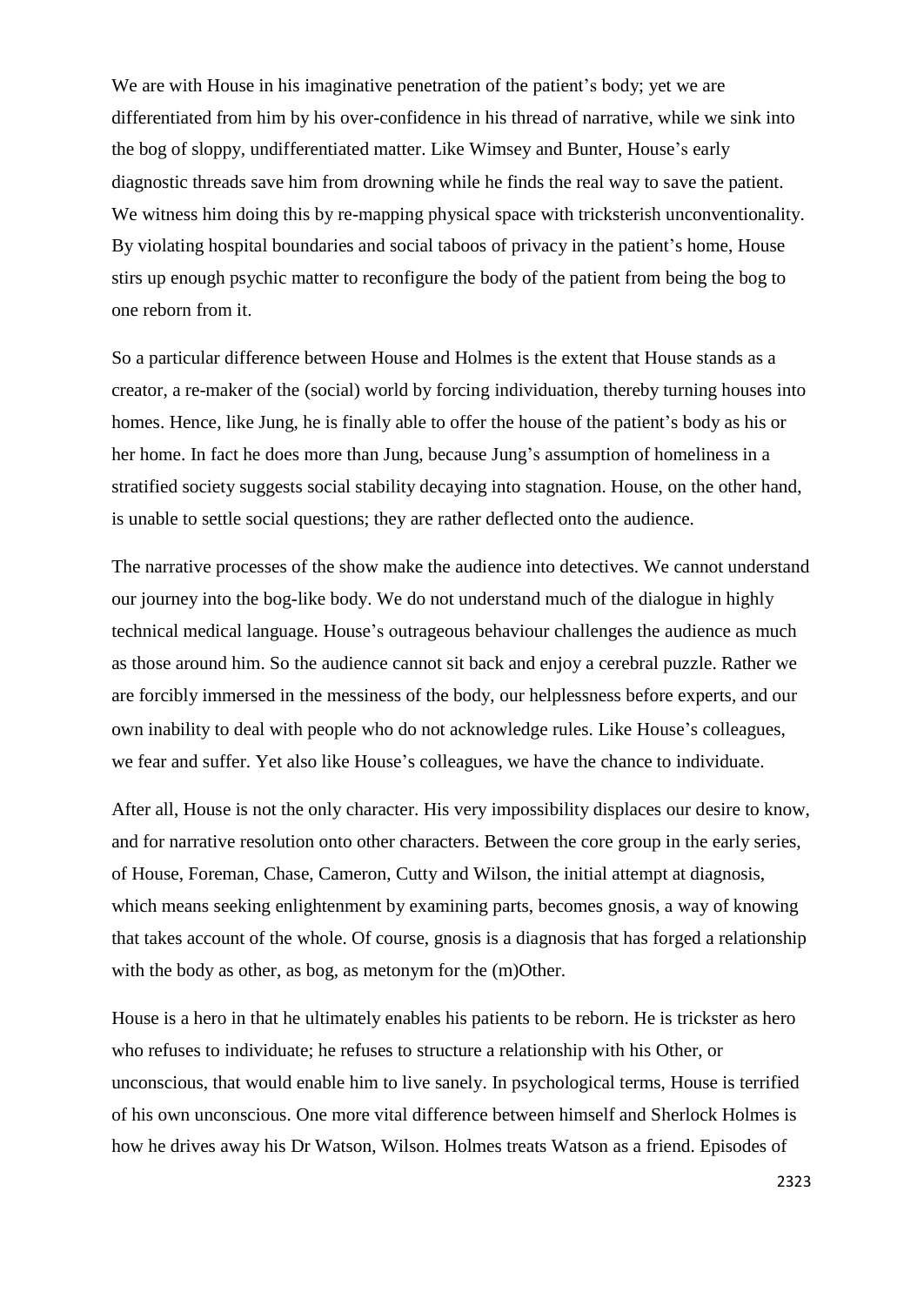*House* demonstrate House's dependence upon Wilson. Yet House repeatedly violates their friendship.

House is not Holmes because he is in a detecting framework that does not allow him to triumph over the Other, even if he has to admit some participation in it. Holmes ends 'A Scandal in Bohemia', and *The Hound of the Baskervilles* able to shake the dust or mud from the bog off his feet. He is unchanged and almost untouched. Whereas House, treating a nine year old girl dying of cancer is hugged by her on the way out of the hospital. She insists on her 'story' of goodness and bravery in the face of death over his despairing cynicism. Wilson tells House that the little girl, although dying, enjoys her life more than House does his. This is no triumph for more trickster than hero, House. He can get patients out of bogs, but is unable to clean the mud off him-self. As a figure muddied by drowning in the bog of the other, signified by his constant physical pain and drug addiction, he provokes individuation rather than embodying it.

So House is not Holmes in his 'relations'. He is not Holmes in his relations with his cases or patients, failing to make the clean break suitable for one of superior heroic talents. Holmes can pretend to uphold modernity's reductionism and 'objective' science; House wants to similarly pretend, but cannot. House is also not Holmes in his relations with other people.

Holmes manages to keep some life in his friendship with Watson, whereas House messes up his relations with lovers, friends and colleagues. In the detecting myth paradigm, Holmes comes close to the 'pure' grail knight who will learn how to ask the 'right' questions. House falls into the bog of the other, and so stands soiled as the sick Fisher King waiting for a miraculous healing.

To sum up, House is not Holmes in his relations to the other as unconscious, body, nature, other people etc.. Holmes understands the dangers of the bog and knows how to stay on the path to avoid it. In this he is like Freud, who offers *one path only*, but a secure one, around the bog in the narrative thread of the Oedipus complex. House is close to Jung in immersing himself in the bog and trusting in its powers to enable rebirth. However, he only trusts in the powers of the bog to give rebirth for his patients, not for himself. He is ultimately not Holmes because he is terrified of his own powers of chaos, of him-self. House is so terrified of his unconscious self that he remains stuck in it. He is always drowning in the bog of his other. House's link to the body of the (m)Other, to nature as Mother Earth, is a terrible chaos that he refuses to try to individuate or heal.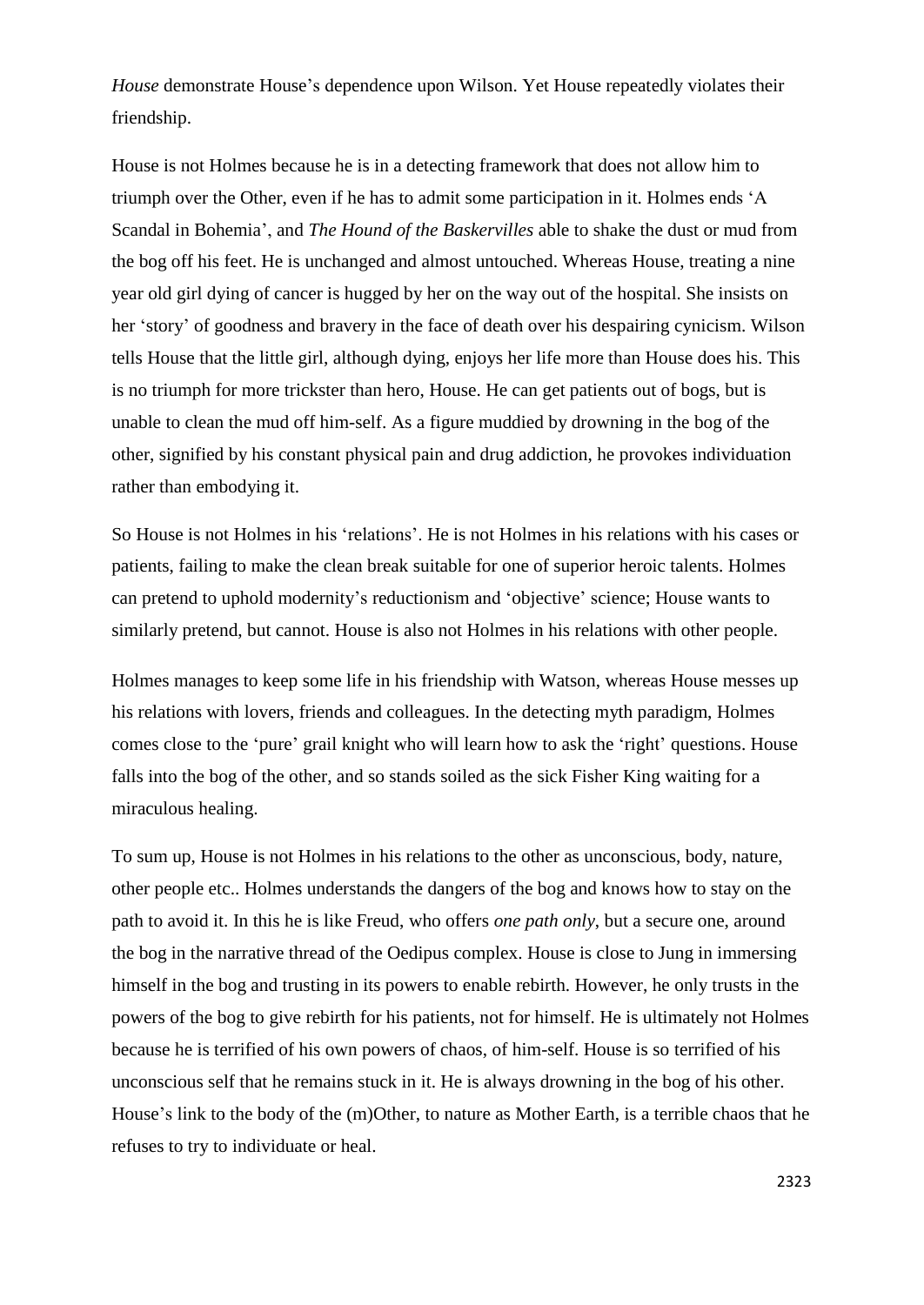Hence House is in hell. He is in hell because drowning in the bog of the  $(m)$ Other is for him a torment. He is in hell because each episode in the series is a terrible circling for him, without progress, while other characters describe a spiral movement. Each episode has had a similar narrative arc. The patients get closure in that their sickness is diagnosed. Rather than the diagnosis working as a single heroic narrative of progress, House's tricksterish interventions, the intractability of the body as bog, stretch psychic energy into a wider social movement.

In effect, the patient's final correct diagnosis comes to work as a metonym for a larger gnosis that is a partial individuation of the collective. Other characters make the repeating story formula a ritual because they individuate through its repeating patterns. For House the repetition is a circle that simply marks his psychic imprisonment. For him, the episodes are his incarceration in hell.

So what about the audience? In the end, it is we who have put House in hell. Only the audience can release him from his torment. Here at last, House is like Holmes. For Holmes died, perhaps as his only way to escape a similar narrative entrapment in stories that were beginning to stagnate into the psychic aridity of repetition. Holmes died and the audience brought him back. Conan Doyle could get away with his highly speculative re-writing of the disappearance of Holmes at the Reichenbach Falls only because the desire of the audience for the detective was greater than their need for plausibility (Doyle 1894).

House similarly can be saved only by the audience. By accepting House's end, either in the character's demise into insanity, or the simple cancellation of the series, he can be extracted from the (narrative) circles of hell. Or, another possibility is to work narratively on the bog in which he is drowning. So in the fifth series, House ends up in a mental hospital. Can anyone but he pluck a patient from the bog of the other into social and psychic rebirth? We shall see.

In the last analysis, there is no last analysis, for from the bog of Mother Earth come bodies whose marks can be interpreted in more than one way. Jung intuited that bogs and bodies were intimately related to the house of the human psyche. Gregory House is Jung but crazier and more tormented, a trickster who forces individuation onto others partly as a way of avoiding it himself. So House means chaos, which serves to productively stir up the social dialogues in the series and offer a space for the audience to imaginatively engage with them. On the other hand, House and *House* offer a very limited *diagnosis* and no *solutions* to social problems. While avoiding the conservative implications of Jung's house and psyche-home, *House* seeks to make the audience into the final detectives.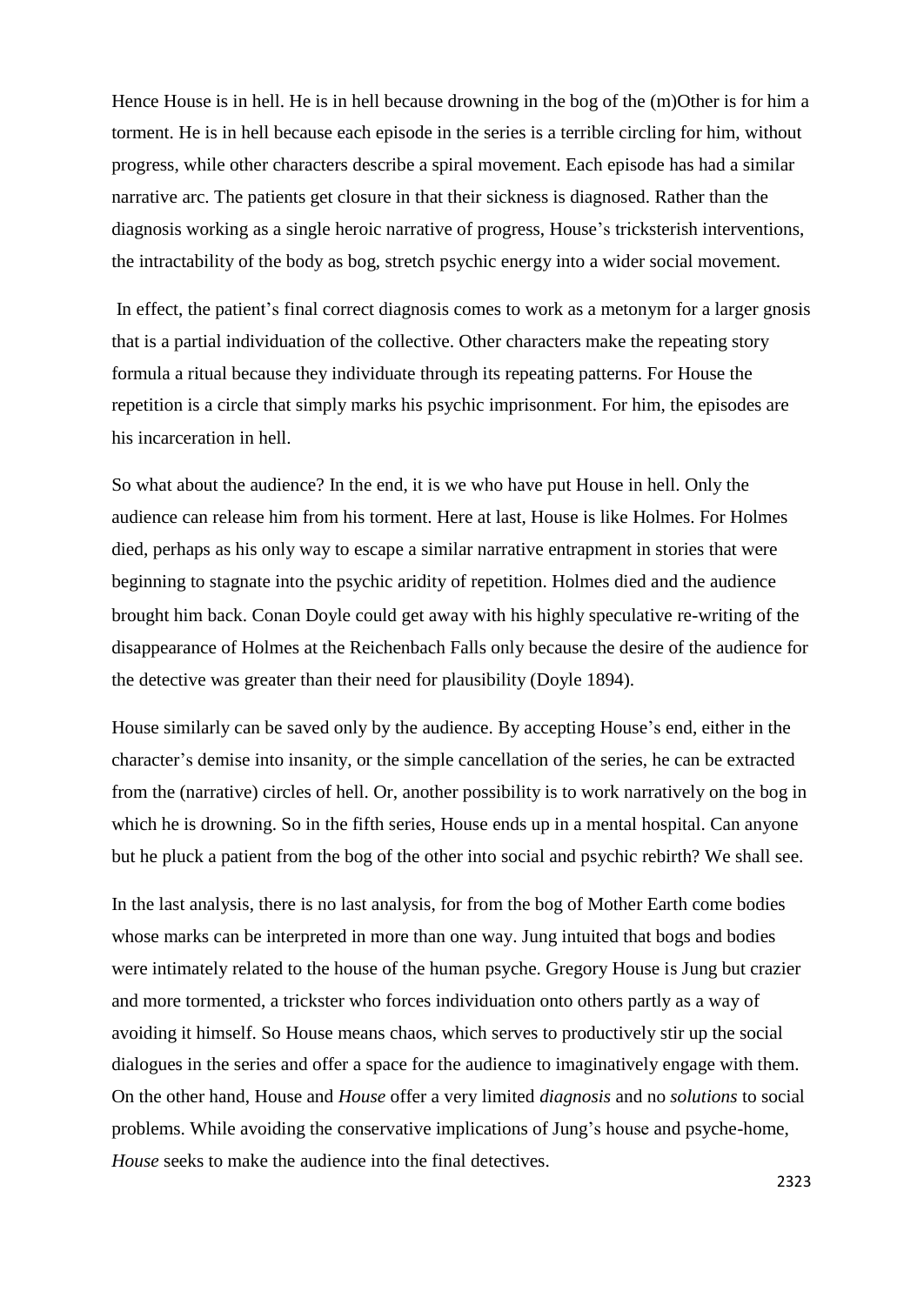In the cave below the dream house, Jung perceived a society in which the bog, the matter/mater of earth and nature, was integrated into society. Ultimately, I suggest, Gregory House is one of our sacrifices to the bog, which is the unconscious, the body, earth and nature. We watch House in hell and hope to learn from him how not to go there. What his story seems to show, contrary to his loud protestations of adherence to rational science and desire to keep well away from messy patients, is that the bog sucks down those who deny her in fear and loathing. Patients are reborn from the bog by an openness to new narratives, new understandings of the 'other' as body.

*House* is really telling us how to be at home in our psychic house of the body. We can only be at home in the body when we understand it as metonymically connected to the bog of our primal mother, the earth. Our bodies fall into bogs, our bodies *are* bogs into which we fall. Rather than the detective myth of the search for the Holy Grail, *House* is built on the myth of rebirth from the earth. It implicates the audience so we may start to imagine our psychic house at home with nature. For then nature need not psychically engulf us like a bog. And more than the patient, society itself, may be reborn.

## References

Botting, Fred (1995) *Gothic*, New Critical Idiom, London & New York: Routledge.

Doyle, Arthur Conan. ( 1892) 'A Scandal in Bohemia', in *The Adventures of Sherlock Holmes*, London: George Newnes Ltd.

--------------------------- (1894) 'The Final Problem', *The Memoirs of Sherlock Holmes*, London: George Newnes.

---------------------------(1902) *The Hound of the Baskervilles*, London: George Newnes Ltd.

Freud, S. (1899/1976) *The Interpretation of Dreams*, trans. James Strachey, Harmondsworth: Penguin.

Harrington, Ellen Burton (2007) 'Nation, Identity and the fascination with forensic science in Sherlock Holmes and *CSI*', *International Journal of Cultural Studies*, vol. 10(3): 365-382.

Jung, C. G. (1963/1983) *Memories, Dreams, Reflections*, London: Fontana.